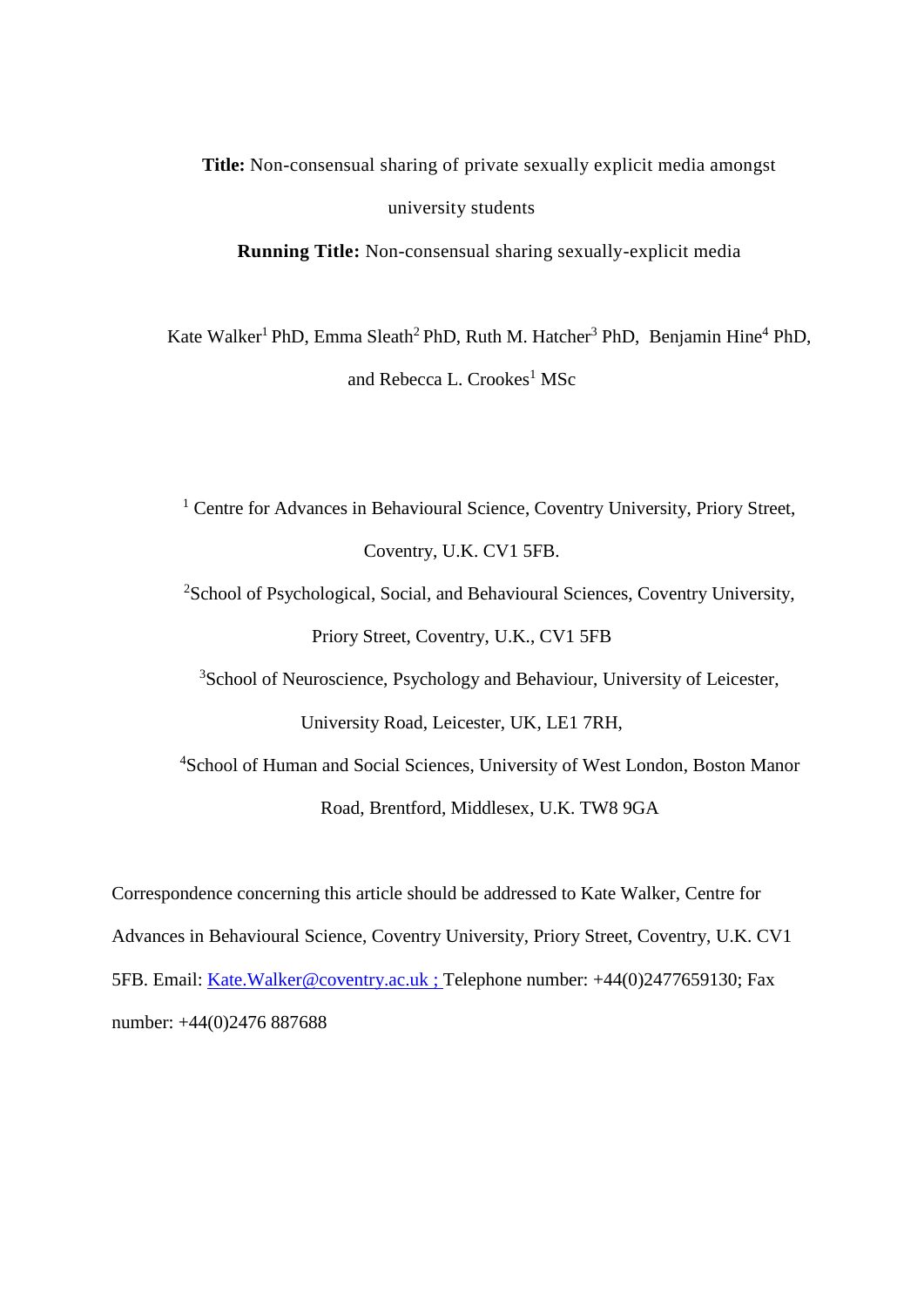#### **Abstract**

This research was the first in the U.K. to examine the prevalence and nature of non-consensual sharing of sexually explicit messages, pictures, and videos and to examine if this varies according to gender and by role (i.e. perpetrator, victim or as dual role of perpetrator/victim). In a sample of 391 young adults (aged 18-25 years) questionnaire data on subjective norms, consensual and non-consensual sharing, and their motivations for these behaviors were collected. Perpetration of and victimization through non-consensual sharing was experienced by a substantial number of individuals. There was an association between reporting perpetration of non-consensual sharing and experiencing victimization. An association was also found between reporting being pressured (i.e., coerced) to send sexually explicit material and experiencing victimization of non-consensual sharing, which suggests that these behaviours may form part of a continuum of violence and abuse, potentially within intimate relationships. No association was found between gender and (i) perpetration or (ii) victimization. However, from a gendered perspective, females perceived there was greater social pressure to post messages, pictures and videos, compared with males. Motivations for non-consensual sharing were commonly explained as for fun/a joke, and generally not thought of as problematic, although some victims perceived motivations to be more negative and/or related to revenge/causing distress. Given that this research examined non-consensual sharing across messages, pictures and videos for both victimization and perpetration and found it was both perpetrated and experienced by females and males, this does not support the common perception that this is a male perpetrated behaviour against women. This has implications for education, policy, intervention and prevention, with approaches needing to be inclusive of both males and females when addressing perpetration and victimization.

*Keywords:* Revenge pornography; image-based sexual abuse; sexting; technology-facilitated sexual violence; consent.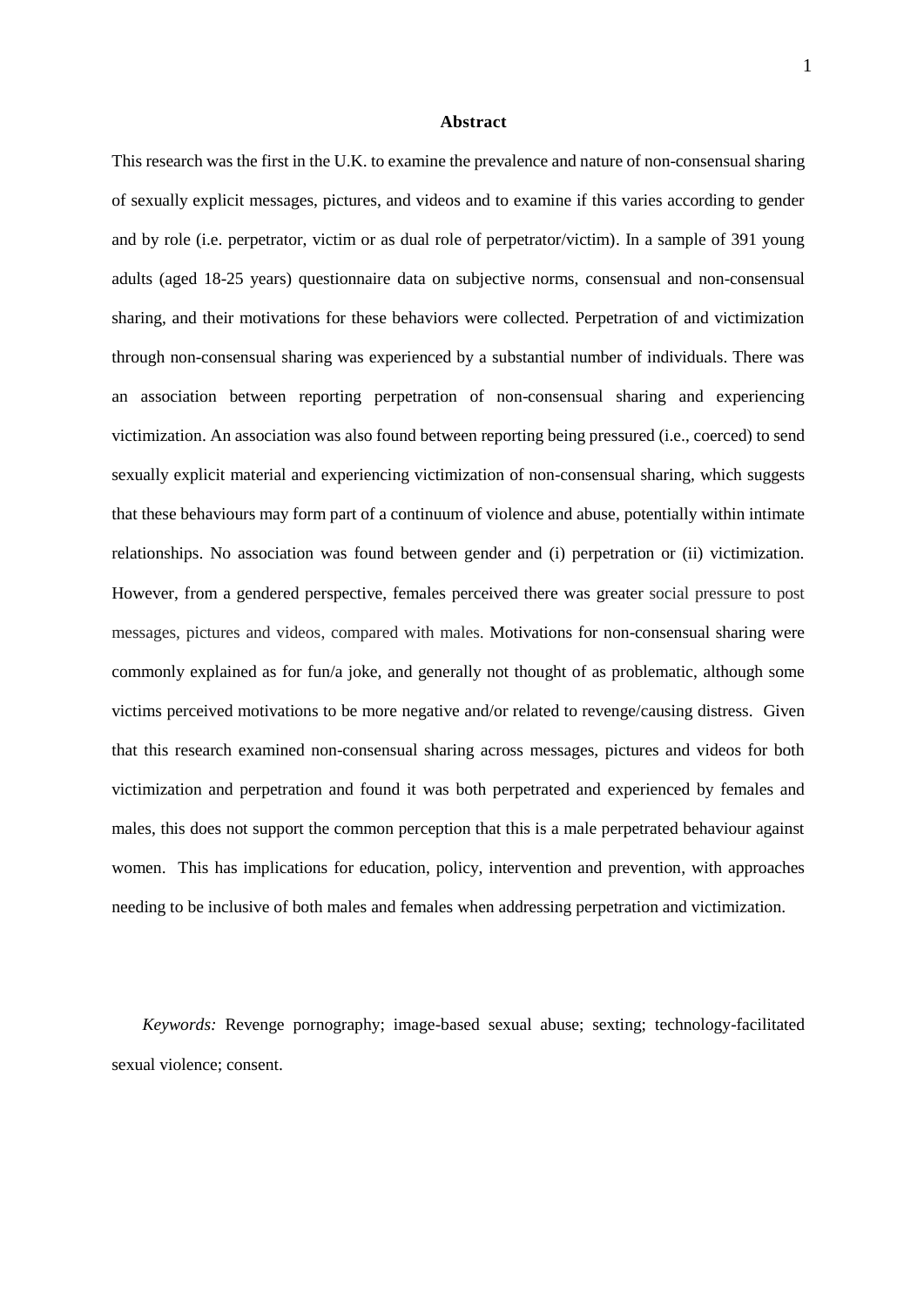## **Non-consensual sharing of private sexually explicit material amongst university students**

Developments in mobile and internet technologies mean that individuals, particularly young adults, use a range of devices (e.g., phones, computers, tablets) to engage in diverse behaviors that involve sexual content, topics, and stimuli, that has collectively been named online sexual activity (OSA; Shaughnessy, Fudge, & Byers, 2017). OSA is commonly used within interpersonal relationships to maintain intimacy, but also as a means of self-expression, self-definition, and self-representation (Attwood, 2009). This behavior can form part of healthy relationships, for fun and flirtation (e.g., Albury & Crawford, 2012; Burkett, 2015; Drouin, Vogel, Surbey, & Stills, 2013), to initiate sexual relationships and activity (Drouin et al., 2013; Henderson & Morgan, 2011), as a means of maintaining intimacy when distance separates relationships (Drouin et al., 2013; Walker, Sanci, & Temple-Smith, 2013), and for intimacy, sexual arousal and pleasure (Burkett, 2015; Yeung, Horyniak, Vella, Hellard, & Lim, 2014).

However, at times, this behavior may not be healthy, and may become problematic (Burkett, 2015; Drouin & Tobin, 2014; Drouin, Ross, & Tobin, 2015; Ross, Drouin, & Coupe, 2016; Walker et al., 2013). For example, Drouin et al. (2015) found in their sample of college students, that a fifth had experienced being coerced and pressured into sending sexually explicit images or messages, and that these individuals experienced higher rates of sexual coercion and intimate partner violence. Likewise, Ross et al. (2016) found in their sample of 885 undergraduates (*Mage* = 20.43 years) that 8% had been coerced into sending sexually explicit messages or pictures, and this was related to negative mental health problems, sexual issues, and attachment dysfunction. In addition, this behavior is also unhealthy, when sharing with others occurs without the consent of those depicted (see Authors, 2017), and it is specifically this non-consensual sharing of private sexually explicit material in young adults, that is the focus of the current paper.

In England and Wales, the Criminal Justice and Crime Act (2015) criminalizes components of this behavior, whereby it is an offence to share without consent, and with the intention of causing distress "photographs or films which show people engaged in sexual activity, or depicted in a sexual way, or with their genitals exposed, where what is shown would not usually be seen in public" (CJCA 2015 s33 (1); The National Archives 2015). Likewise, in certain states within the U.S. and also countries such as Japan (Dawkins, 2015; Matsui, 2015), similar legislation has also been introduced, underlining the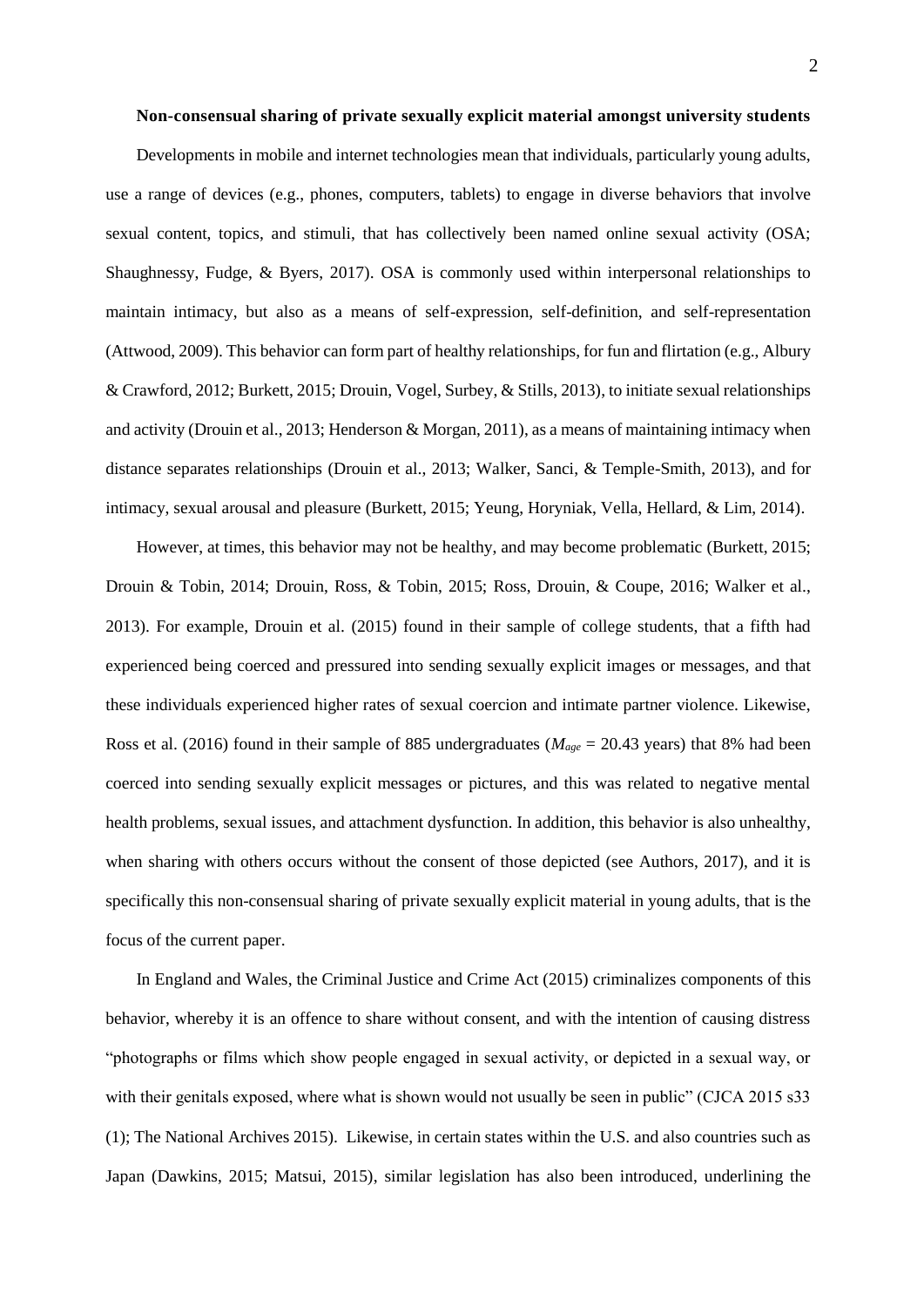harmful impact that this behavior can have for some individuals. However, as noted by Eaton, Jacobs, and Ruvalcaba (2017) there is very little research that has established the impact of non-consensual sharing (described as non-consensual pornography in their study). They found that in a U.S. general population study that individuals who had experienced non-consensual sharing of their photos reported significantly worse mental health outcomes and higher levels of physiological problems than individuals who had not experienced these behaviours. Therefore, we need to develop a more in-depth understanding of this behavior, particularly if people are engaging in this behavior without understanding the potentially criminal nature of their actions.

A recent review by Authors (2017) determined that there was no clear consensus on the definition of non-consensual sharing, meaning that it is difficult to get an accurate picture of the prevalence and nature of this behavior. For example, in relation to victimization, Borrajo, Gámez-Guadix, and Calvete (2015), identified that of their 433 participants, 5.1% had been victims, based on whether anyone had disseminated their intimate information or compromising images (on instant messages, social media, or email) in the last six months. Conversely, Dir and Cyders (2015) found victimization rates of 12%, based on an open question about any negative experience of sexting ever, asking if participants '*Had sent a sext to someone, who later spread the sext around to other people.'*, but this rate was higher at 42% when they were asked if they had a friend who had experienced this. In relation to perpetration, prevalence rates of 0.7% (males) and 1.1% (females) have been found in a sample of 321, 17-22 years old based on asking if they had within the last 12 months, '*Shared a sexually suggestive image of your partner without permission'* (Reed, Tolman, & Ward, 2016)*.* However, a higher rate of 26% was found in a similar aged sample, when asked if they had ever '*Forwarded or shared a sext with good friend'*  (Strohmaier, Murphy, & DeMatteo, 2014). Based on this review of the literature, the Authors (2017) defined non-consensual sharing as "the sharing of sexually explicit images (including photographs) and/or videos, without the consent of those depicted" (p.10). This definition was adopted for the current study; however, importantly this study has broadened the focus to also investigate the non-consensual sharing of electronic messages. As no U.K. research, thus far, has examined prevalence of nonconsensual sharing of messages, pictures, and videos within a young adult sample, this paper will be the first to address this gap in knowledge.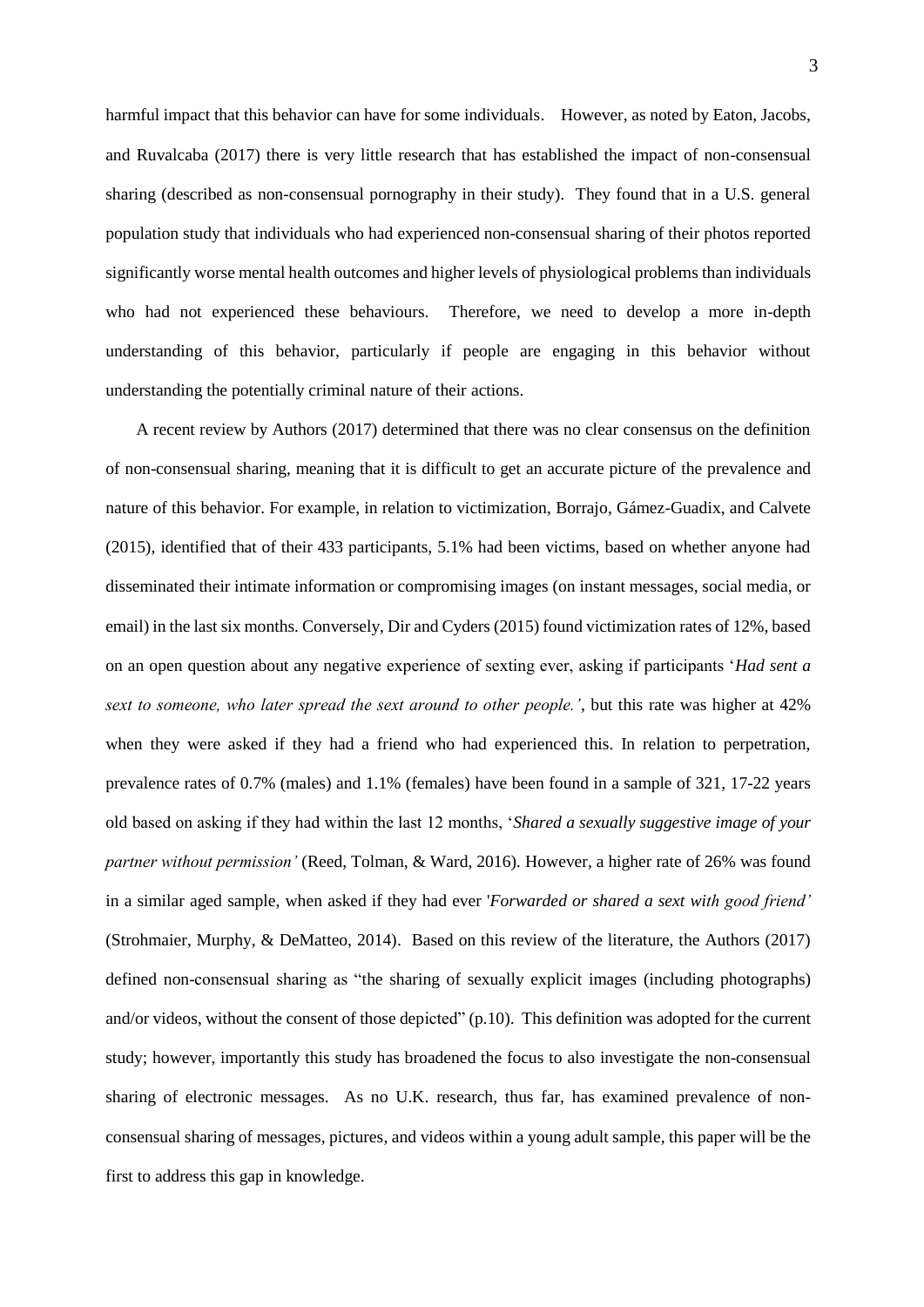Furthermore, only one study published to date (Reed et al., 2016) has examined gender differences in the perpetration of non-consensual sharing, with the authors finding that in their sample of 365 undergraduate students (57% female), aged 17-22 years, there were no significant differences in relation to the sharing of sexually suggestive images without permission. Four studies have examined gender difference in relation to victimization (Borrajo et al., 2015; Gámez-Guadix, Almendros, Borrajo, & Calvete, 2015; Priebe & Svedin, 2012; Reed et al., 2016), with only Borrajo et al. (2015) finding a gender difference in their sample of 433 participants (160 males, 260 females, 13 unknown), aged 18-30 years, with males reporting significantly higher levels of victimization in relation to non-consensual sharing of intimate information or compromising images. This is despite a general perception that experiencing the non-consensual sharing of private sexually explicit material is exclusively a female issue, particularly in light of media influence and reporting, and the fact that high profile cases (of general public and celebrities) tend to involve female victims (e.g., The Guardian, 2013). This study will therefore be unique in examining gender differences in both perpetration and victimization across non-consensual sharing of multiple types of private sexually explicit material, i.e., messages, pictures, and videos. This is important given the misperceptions that may exist in this topic area and adds clarity to context of how non-consensual sharing manifests.

A second component to the current study relates to subjective norms and attitudes about nonconsensual sharing. Given that the Theory of Reasoned Action (Ajzen & Fishbein, 1980) pertains that behavior can be predicted by a person's attitudes and subjective norms, it is important to also examine whether norms and/or attitudes about non-consensual sharing predict perpetration of non-consensual sharing across the three types of electronic material: messages, pictures, and videos. Attitudes have been defined as an individual's perception of the positive or negative consequences associated with a certain behavior and the importance placed by the individual on such consequences (Ajzen, 1988). Subjective norms, however, reflect the attitudes of influential people (friends, family, partner) towards the behavior (Ajzen & Fishbein, 1980). Hudson and colleagues (Hudson, Fetro, & Ogletree, 2014; Hudson & Fetro, 2015) found that sexting attitudes and subjective norms (i.e., sending, posting sexually suggestive electronic material) were related to sexting behaviors. However, no prior research has examined whether attitudes and/or norms predict the perpetration of non-consensual sharing across isolated material types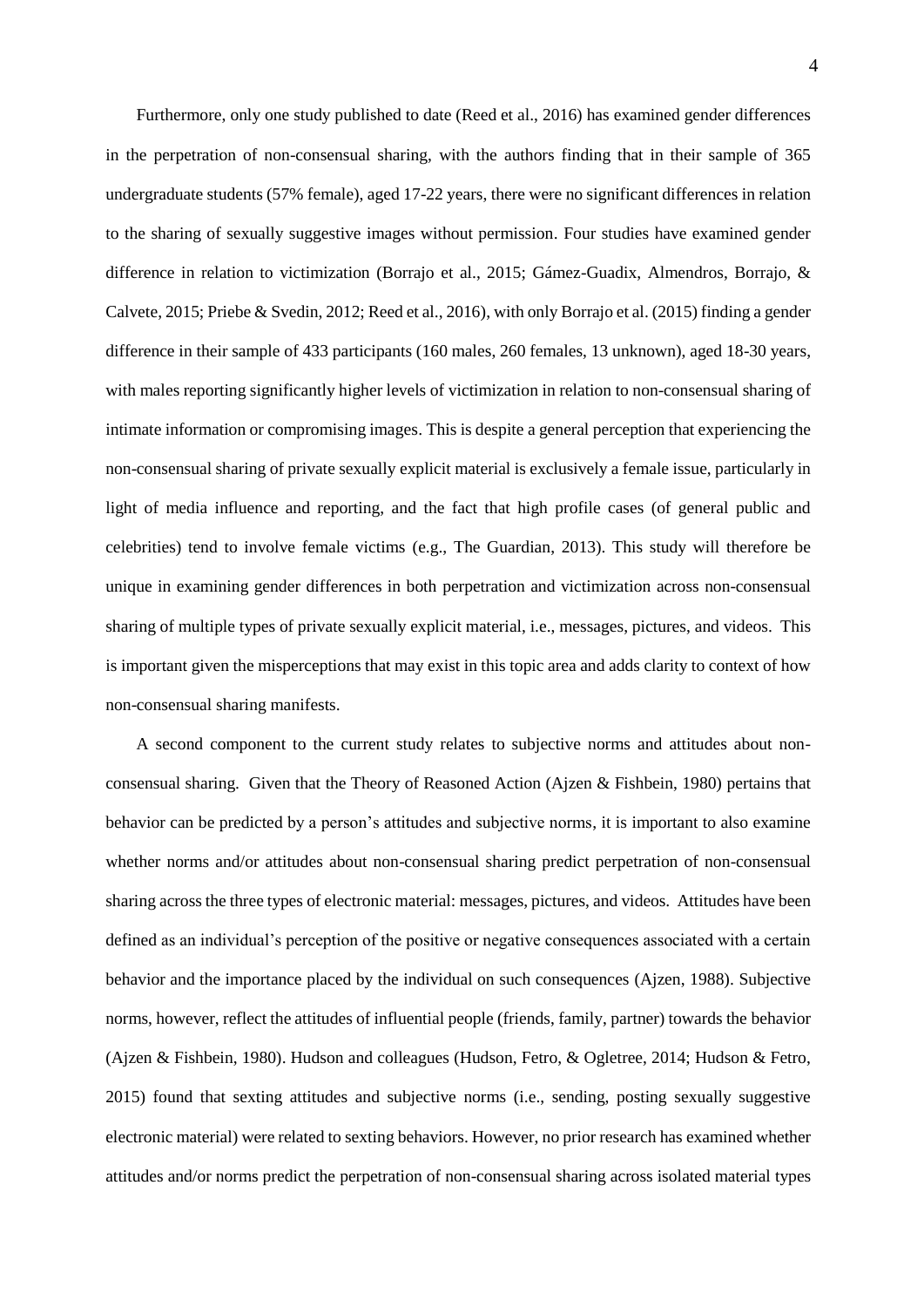(i.e., messages, pictures, videos), which will be tested in this current study. As such, this will develop our theoretical understanding of how associated attitudes and/or norms relate to the perpetration of nonconsensual sharing. This will provide a test of the Theory of Reasoned Action within a new arena, thus extending the body of literature that has applied this model to our understanding of behaviour.

In addition to this, in developing our understanding of non-consensual sharing, an important factor to consider is the motivation and reason for engaging in this behavior. A type of non-consensual sharing that is gaining attention from researchers, the media, and policy makers is termed as 'revenge pornography'. Bates (2017) interviewed 18 female survivors who had experienced a range of incidents in which images were shared with the specific motivation of revenge. Negative mental health impacts included: trust issues; PTSD, anxiety and depression; and destroyed self-esteem and confidence and loss of control. 'Revenge pornography' is a term that has been generated by the media and it has been suggested that this label is a misnomer (Franks, 2015), based on the fact that not all perpetrators are motivated by revenge and not all images serve a purpose of pornography (Henry & Powell, 2016). As such, given the nature of this behavior and its impact, it has been suggested that more fitting labels for the phenomenon include 'non-consensual pornography' (Citron & Franks, 2014; Franks, 2015) 'imagebased sexual exploitation' (Henry & Powell, 2016) or the term gaining most momentum in the literature, 'image-based sexual abuse' (McGlynn, Rackley, & Houghton, 2017). This recognises that nonconsensual sharing may be undertaken simply as 'a joke' or for 'humor' (Burkett, 2015; Goggin & Crawford, 2011). Burkett (2015) highlighted that individuals see non-consensual sharing as a 'joke between us girls' and that in the context of friendships such behaviors were 'funny' and 'light hearted' and shouldn't be seen as 'offensive' or 'sexual' (p. 846). Others (e.g., Ringrose, Gill, Livingstone, & Harvey, 2012; Ringrose & Harvey, 2015; Yeung et al., 2014) have suggested that this behavior is a method of bonding with friends and boasting, showing off and to gain popularity among peers. Indeed, Ringrose and Harvey (2015) suggested that boys, in particular, shared images with other boys and girls on their phones as a way of showing off. Likewise, Yeung et al. (2014) through focus group discussions with 39 participants aged 16 to 25 years, found that sexually explicit pictures or text messages were seen as 'trophies' that could be shared non-consensually, in order for individuals to demonstrate sexual success to others (p. 335).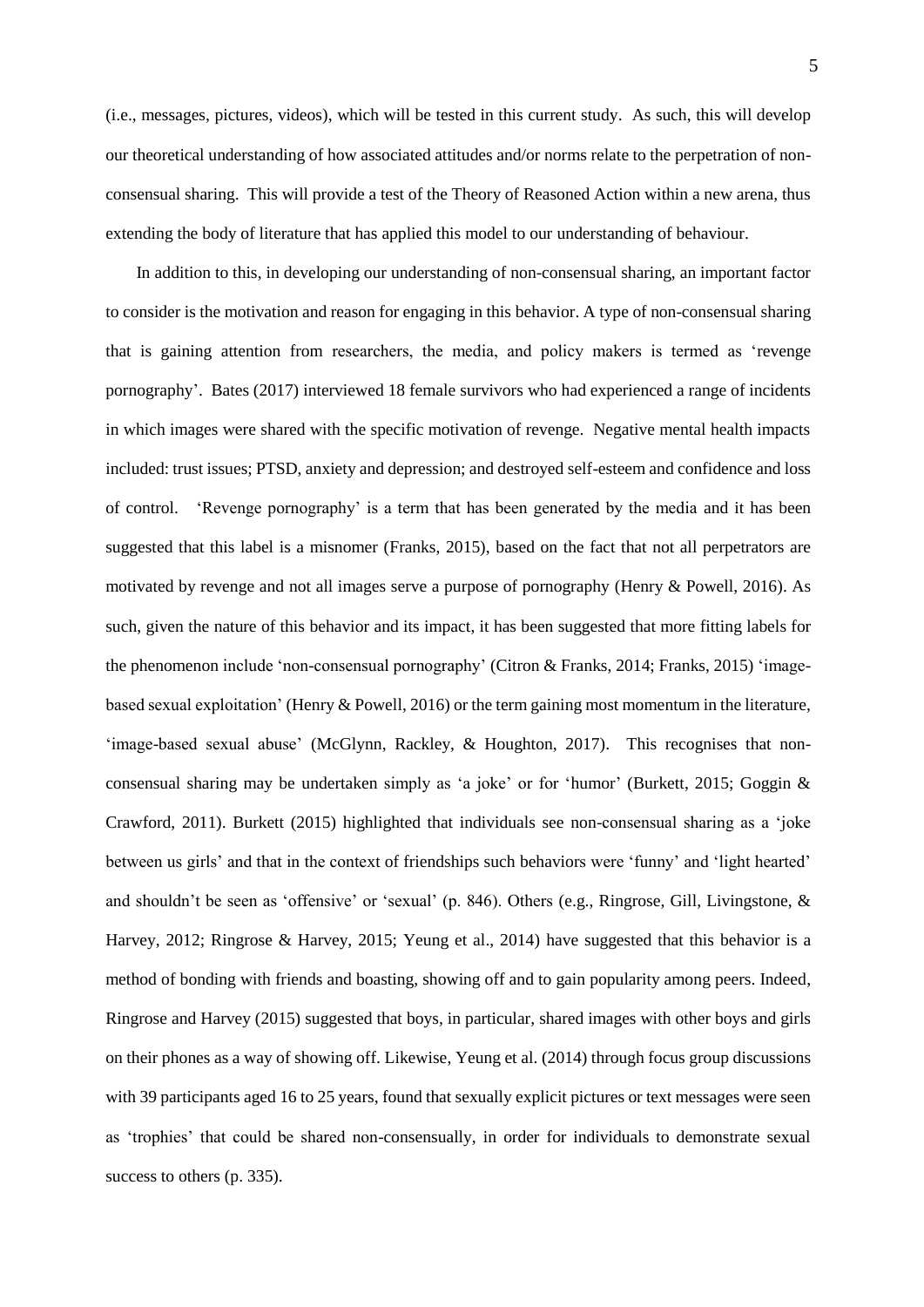One particularly disturbing motivation behind non-consensual sharing of sexually explicit material is when this behavior is initiated and used within the context of intimate partner violence and abuse (IPVA). Drouin et al. (2015) suggest that experiencing coercion to send sexually explicit material needs to be considered as part of the IPVA construct. A recent study by Morelli, Bianchi, Baiocco, Pezzuti, and Chirumbolo (2016), of 715 participants aged 13-30 years ( $M_{age}$ =22.01) found that the sharing of sexts about a partner without his/her consent predicted dating violence perpetration (also moderated through benevolent and hostile sexism). The authors concluded that while non-consensual sharing is often conceived as a joke by young people, it can actually have dramatic consequences as the behavior becomes part of a continuum of violence towards a partner. Similarly, Henry and Powell (2015), note that while non-consensual sharing is often done in the context of relationship breakdown to humiliate an ex-partner or friend, it is also the case that perpetrators of IPVA are increasingly using sexual imagery as a device to threaten, harass and control, both current and previous partners.

It remains the case, however, that in the UK we still have little understanding of non-consensual sharing of private sexually explicit material in young adults including accurate prevalence levels, the relevance of attitudes and/or norms about this behavior, nor an understanding of the motivations behind this behavior (including revenge pornography). Research to date has primarily been conducted in the U.S. and furthermore, no cross-national examinations of these behaviors exists, so it is currently unknown if non-consensual sharing prevalence, attitudes and motivations are fundamentally different across countries and cultures. In addition, young adults are of particular interest, because emerging adulthood (18–25 years) is a period that is characterized by exploration in the areas of sexuality, romantic relationships, identity, and values, as well increased participation in risk behaviors (Arnett, 2006). This gap in our understanding means that it is challenging to develop appropriately targeted policy that can shape responses to perpetration and victimization. This is particularly important given that there may be a gendered nature to this behavior and also with respect to potential links with intimate partner violence.

The prior literature has used a range of qualitative and quantitative research methods to provide some background to this topic area. Based on the objectives of the research, using a combination of these methods was the best approach to enable the researchers to address these questions; therefore, this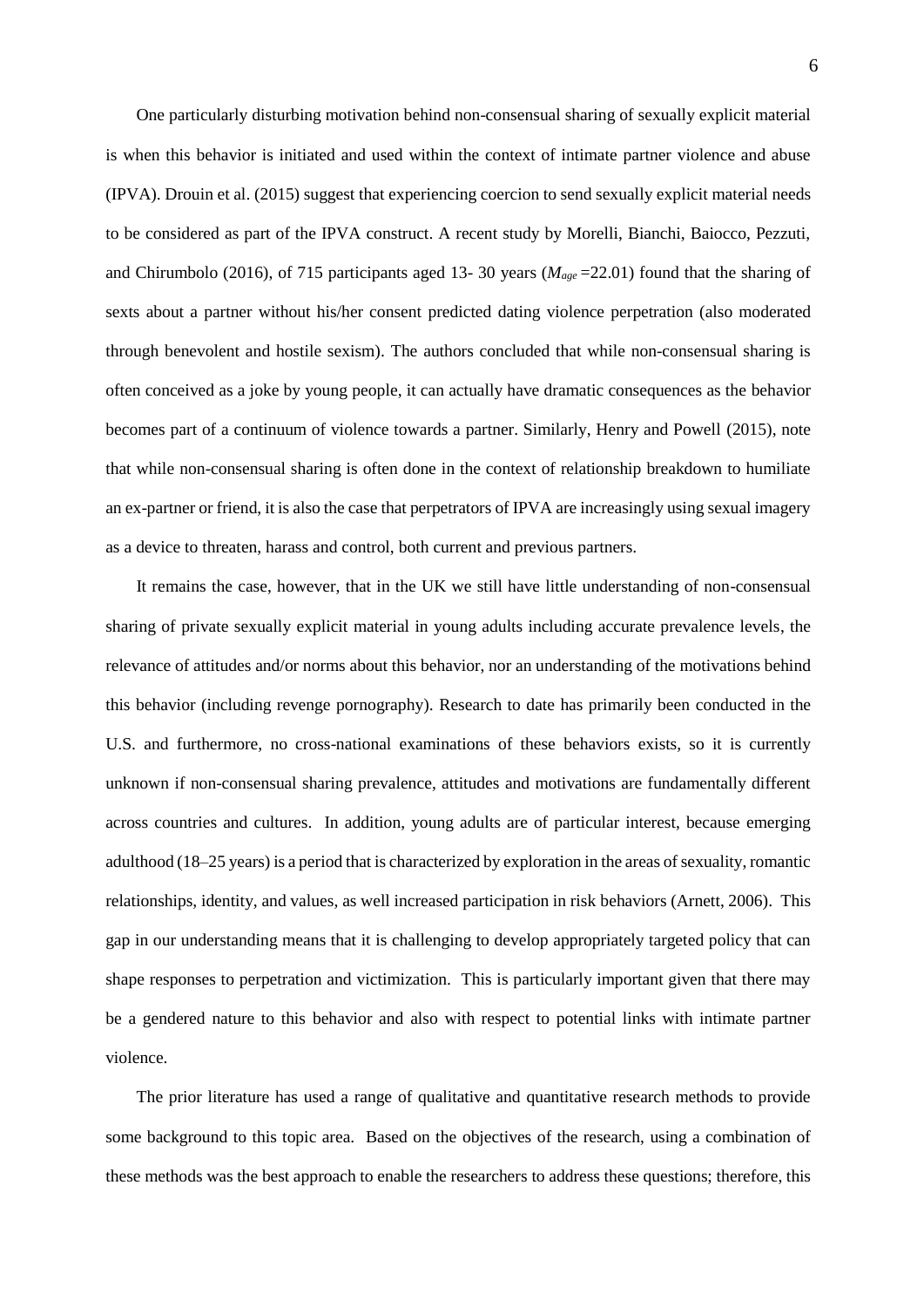study used a within stage mixed model design as advocated by Johnson and Onwuegbuzie (2004). For the current study, the data were gathered concurrently with an emphasis on quantitative methods that is then complemented by qualitative approaches. The following objectives were examined within the analysis of the data:

1. Determine the nature and prevalence of consensual and non-consensual sharing of sexually explicit material (messages, pictures, and videos) among U.K. young adults;

2. Identify the reasons given for engaging in non-consensual sharing of sexually explicit material. In addition, the following hypotheses tested in this study were

- 1. There will be an association between gender and experiences of perpetration and victimization of non-consensual sharing of sexually explicit material (messages, pictures, and videos);
- 2. There will be an association between perpetration of and experiencing victimization of nonconsensual sharing;
- 3. There will be an association between coerced sending and victimization of non-consensual sharing of sexually explicit material (messages, pictures, and videos);
- 4. Subjective norms and attitudes about sending and sharing sexually explicit material (messages and pictures) will predict the perpetration of non-consensual sharing of such material;
- 5. There will be gender differences in the endorsement of subjective norms and attitudes about consensual and non-consensual sharing of sexually explicit material

## **Method**

### **Design**

A between-subjects within stage mixed model survey design was employed. Following Johnson and Onwuegbuzie's (2004) approach to mixed methods, we gathered quantitative and qualitative data concurrently. Binary categorical data was gathered with regards to gender of participant, experiences of victimisation, engagement in perpetration, experiencing coercion in the sharing of sexually explicit material. Scale variables that were gathered included subjective norms and attitudes in relation to nonconsensual sharing. . Finally, qualitative data were gathered regarding motivations for engaging in perpetration of non-consensual sharing and perceived motivations in cases of experiences of victimisation. The data were gathered concurrently, but with a dominant focus on quantitative data. As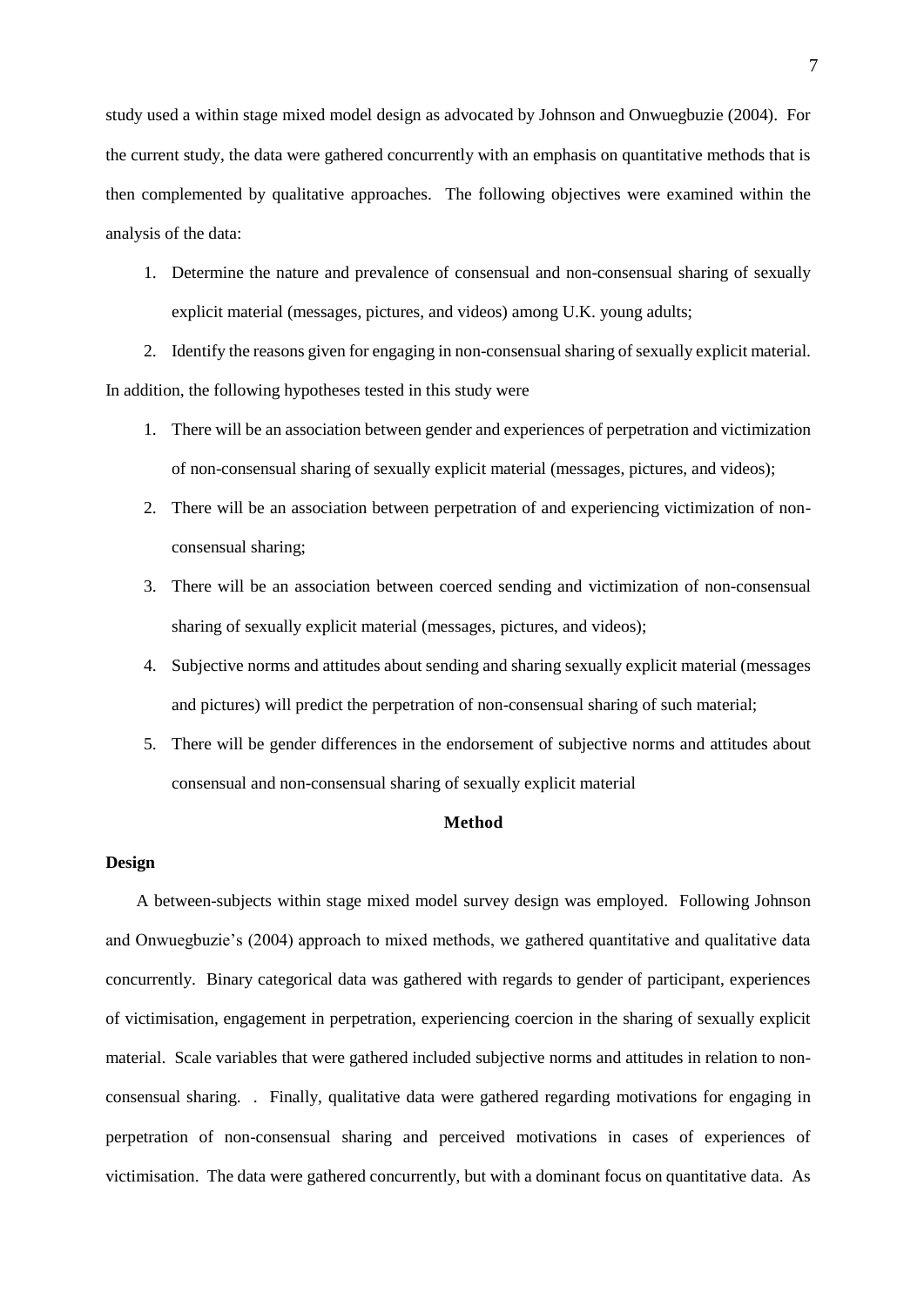suggested by Johnson and Onwuegbuzie (2004) the findings from the quantitative and qualitative data will be integrated to complement and contribute to our understanding of non-consensual sharing.

## **Participants**

Undergraduate students enrolled at one of three universities in England studying either Psychology and/or Criminology were recruited to take part in the study. Using G\*Power, with an alpha of .05, a power of 0.80, and with an f value of 0.15, a reported a sample size of 352 was required, which is achieved with the current sample. The total sample of participants consisted of 391 participants (*n* = 321 females,  $n = 70$  males) with a mean age of 20.44 years (range 18-25 years, *S.D.* = 1.59). In relation to ethnicity, 53.70% identified as being from a White background, 19.17% identified as being from an Asian background, 14.32% identified as being from a Black background, and 12.81% identified as being from Mixed/Other backgrounds. Statistics from England and Wales shows the population broadly comprises 86% White, 7.5% Asian, 3.3% Black, and 3.2% from Mixed/Other backgrounds (Office for National Statistics, 2012). This means that this sample is over-represented of minority populations compared to the general population.

For use of technology, it was identified that 94.88% have/use a laptop, 96.42% have/use a mobile phone/smartphone, and 47.57% have/use a tablet. Regarding their online presence, 96.68% have a profile on a social networking site, 95.65% view others' profiles and/or pictures on social networking sites, and 21.48% have a profile on a dating site or application. When communicating with others using technology, 96.93% send/receive text messages, 97.95% send/receive instant messages, 95.65% use their mobile phone to send/receive pictures or videos, 88.75% post photos online, 15.53% post videos online, and 86.96% use video chat.

#### **Materials**

An adapted version of the questionnaire used within the Sex and Tech: Results from a survey of teens and young adults survey (National Campaign to Prevent Teen and Unplanned Pregnancy, 2008) was implemented in the current study. The questionnaire comprised mainly of original items as found in the Sex and Tech, but some were adapted to refer to non-consensual sharing e.g., "Have you ever shared sexy messages with other individual(s) without the consent of the sender?" If so, who have you shared them with?". The Sex and Tech has been used in a number of studies previously (Crimmins  $\&$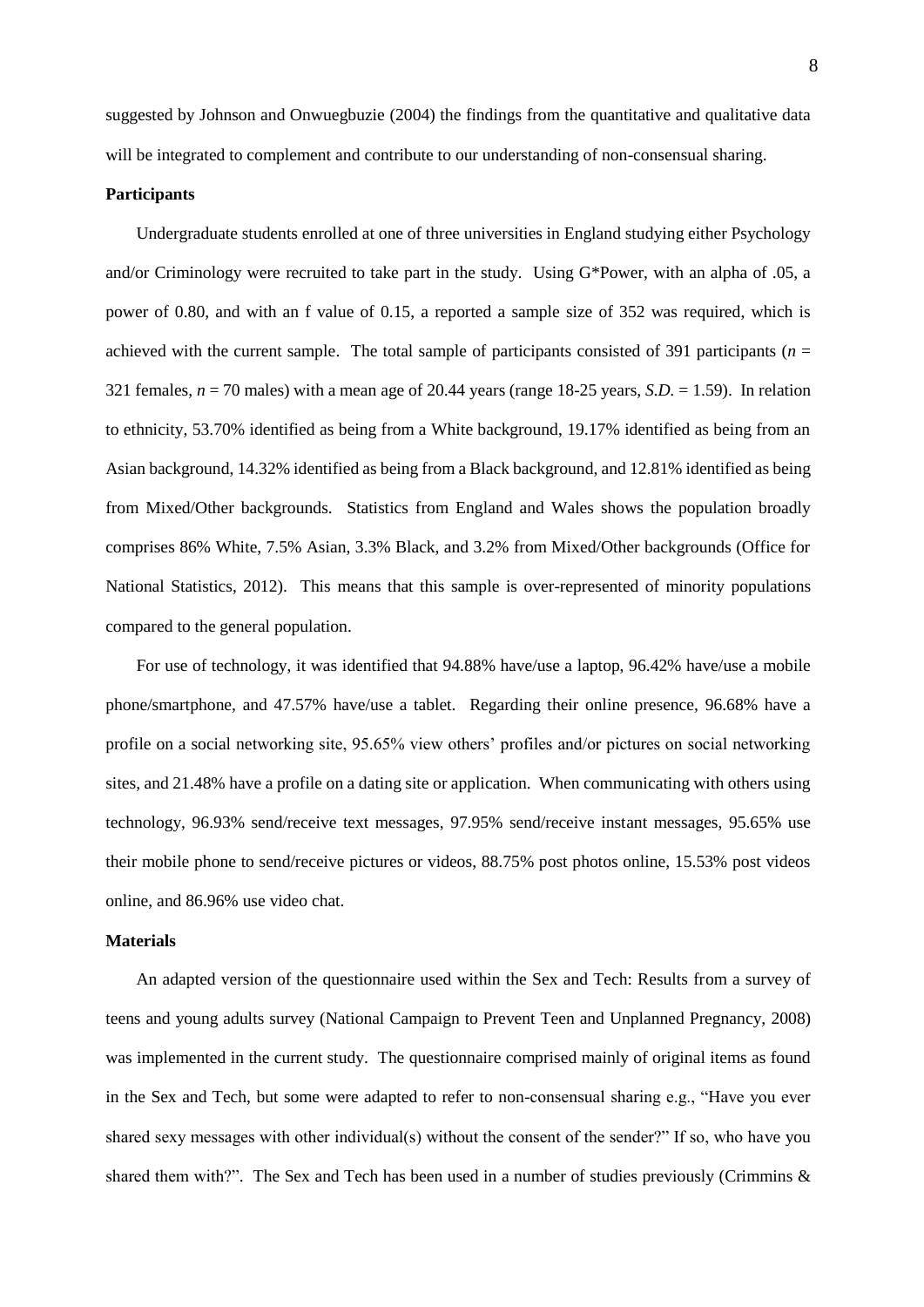Seigfried-Spellar, 2014; Hudson & Fetro, 2015); however, to our knowledge, no validity testing of this scale has been carried out. Hudson et al. (2015) reported a Cronbach alpha of .81 for the original scale, demonstrating an excellent level of reliability. The adapted version began by gathering demographic data from the participant (gender, age, and ethnicity), followed by a section that asked subjective norms and attitudes about the consensual and non-consensual sharing of sexually explicit material (described as sexy messages, sexy pictures, and sexy videos). Within the survey, 'sexy messages' were defined as sexually suggestive written electronic personal texts, emails, instant messages etc., not including messages received as spam. 'Sexy pictures' were defined as electronically (e.g., on a mobile phone or digital camera) captured sexually suggestive, semi-nude, or nude personal pictures taken of oneself (alone or by a friend), and not those found on the internet, received from a stranger (such as spam). The definition of 'sexy videos' was the same as the definition of pictures (with the word video substituted where appropriate).

### **Attitudes and Subjective norms.**

Attitudes and subjective norms were measured using 18 and 11 questions respectively, asking in relation to messages, pictures and videos (based upon Hudson, Fetro, & Ogletree's [2014] use of the Sex and Tech survey items). Attitudes are defined as an individual's perception of the positive or negative consequences associated with a certain behavior and the importance placed by the individual on such consequences (Ajzen, 1988). As such, an example attitude question used is "One has to be aware that sexy pictures may end up being seen". Whereas, subjective norms reflect the attitudes of influential people (friends, family, partner) towards the behavior (Ajzen & Fishbein, 1980). As such, an example subjective norm question was "Sharing sexy pictures with people other than one(s) they were meant for". The response set for all attitudinal questions, and one of the subjective norm questions (pressure to post sexy messages/pictures/videos) was on a five-point Likert scale of "Strongly disagree" to "Strongly agree". For the three remaining questions about subjective norms, the response set was a fourpoint Likert scale of "Not common at all" to "Very common". In the current study Cronbach alpha for the subjective norm and attitude items was .86 and .74 respectively.

### **Behaviours regarding consensual and non-consensual sharing.**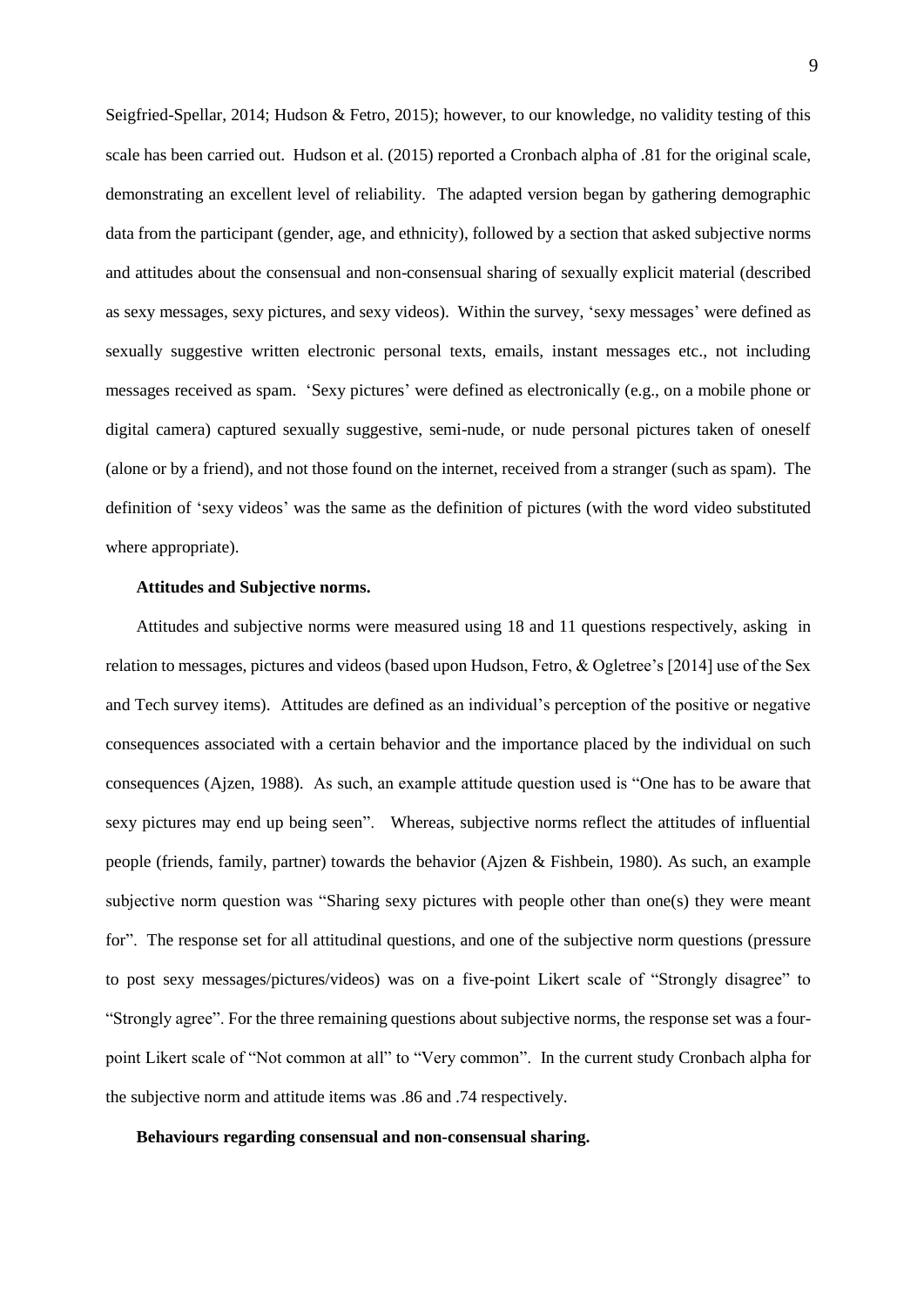The final section of the questionnaire asked about consensual sharing (ever, i.e., lifetime) of the three types of sexually explicit material and then asked questions about the non-consensual sharing of such material. These latter questions asked about victimization (e.g., "Has someone else ever shared, without your consent, sexy messages that you had sent to them?") and perpetration of non-consensual sharing (e.g., "Have you ever shared sexy pictures with other individual(s) without the consent of the sender?"). These data were binary coded so that the answer to these questions was 0 for "No", and 1 for "Yes". Questions in this section also determined how the sharing occurred and with whom the material was shared.

### **Motivations regarding non-consensual sharing.**

Short qualitative questions were asked in relation to both perpetration and victimization to determine the (perceived) reasons why the non-consensual sharing occurred (e.g., "Please state all reasons for why you shared these sexy pictures"; "Please state why you think they shared these sexy pictures").

### **Procedure**

This study was approved by each of the three Universities' Ethics Committees and followed the guidelines of the British Psychological Society. To maximise recruitment, data collection used two methods: online ( $n = 323$ ) through Bristol Online Survey and traditional paper-based ( $n = 68$ ) methods. At site 1, both of these methods were used, at sites 2 and 3 only online data collection was used. No significant differences were found across the variables measured in this study between the participants who completed the study online compared with those who completed the study in a paper-based format.

For all data collection, opportunity sampling was used as participants were invited to take part in the study through a Research Participation Scheme. Through these schemes, students take part in research studies to gain course credit. Informed consent was obtained from all participants prior to completion of the questionnaire. Participants were only identifiable by a self-selected participant number (paper-based recruitment) or by an automatically assigned number (online data collection) enabling confidential participation in the survey. They could withdraw at any stage of the survey and were informed of their right to withdraw post-survey completion up to an end date of the data collection stage. Following completion of the study, participants were fully debriefed.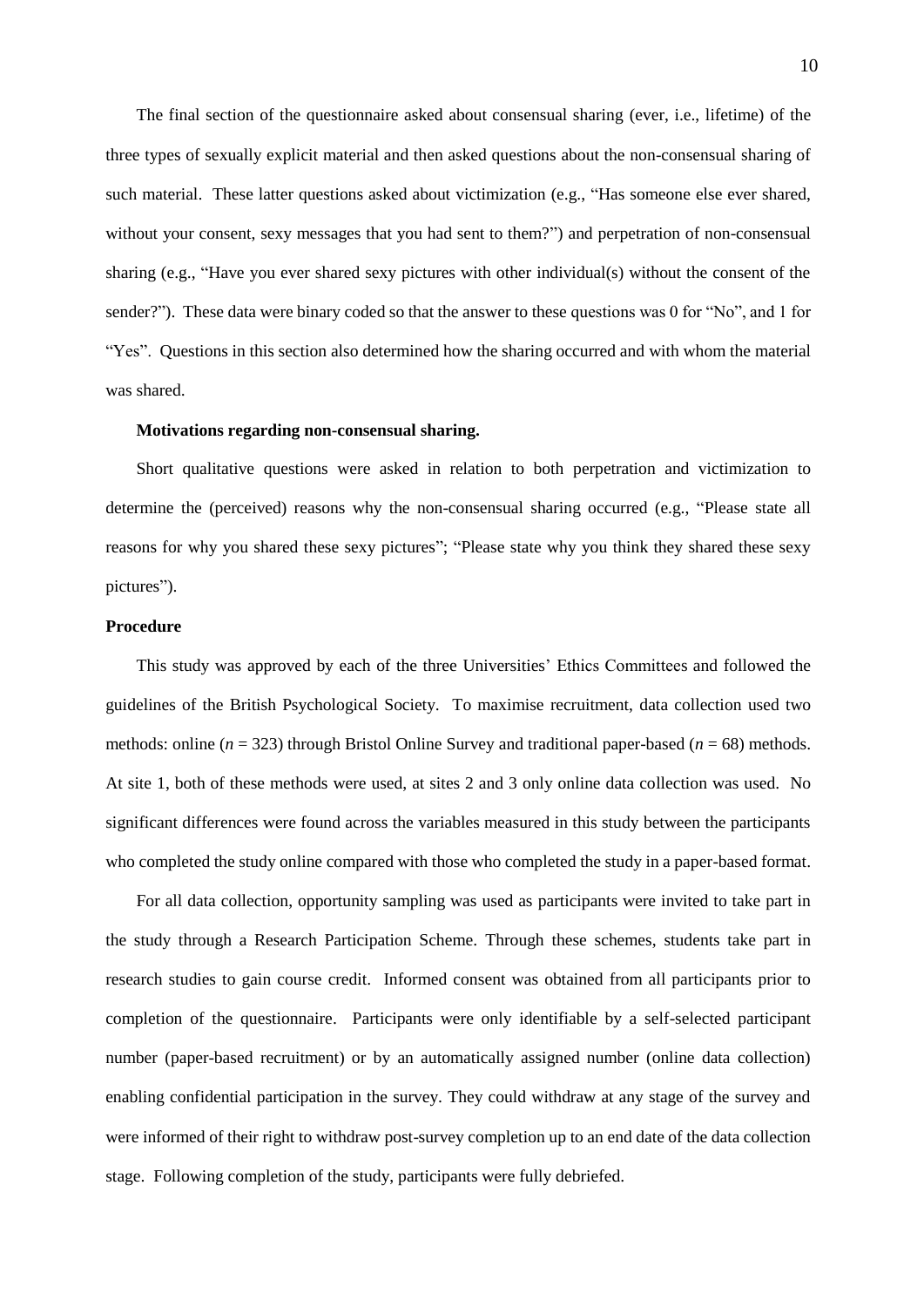## **Data analysis**

As the data were largely categorical in nature, chi-square analyses were run to assess associations within the sample. Equivalent comparison group sizes are not an assumption of chi-square, however it is important that in each cell size of any analysis, no expected value should be less than five (Field, 2013). This was achieved for all chi-square analyses reported below, which means all of the analyses of gender using chi-square were sufficiently powered. There is a lack of consistent sample size calculations for one-way MANOVA, so a power analysis was run for the follow-up ANOVAs. The sample size was achieved as reported in the participant section.

For the measures of attitudes and subjective norms, in order to test the measurement model, a set of CFA models were implemented in Mplus7.1. For subjective norms, four first order factors corresponding to the four behaviours assessed (i.e. sending, sharing, posting, peer pressure) were defined. Each first order factor was defined by its own indicators, corresponding to the different media used (i.e. message, picture, video). A second order factor was then posited. Since subjective norm items related to sending, sharing, and posting were assessed on a 4-point Likert scale, data were defined as categorical and WLSMV (Weighted Least Square Mean and Variance Adjusted) estimator was used.

The initial fit was critical, with only CFI supporting the goodness of the model:  $\chi^2$  = 258.549, df=40, *p*<.001; RMSEA = .118 (C.I. = .105 - .132), *p*<.001; CFI = .983. The main problem was related to the three items referring to peer pressure that seem unrelated to the others. Therefore, the factorial model was redefined including an independent Peer Pressure factor correlating with the General Subjective Norm second order factor. Considering the structure of the measure, the error terms of the items referring to the same medium (i.e. message, picture and video respectively) were allowed to correlate among each other. Although the fit improved, it was still critical:  $\chi^2 = 136.562$ , df=33, *p*<.001; RMSEA = .090 (C.I. = .074 -.105),  $p<.001$ ; CFI = .992. In order to keep the model more parsimonious, it was then redefined fixing to 0 the correlation between error terms of items referring to the same medium that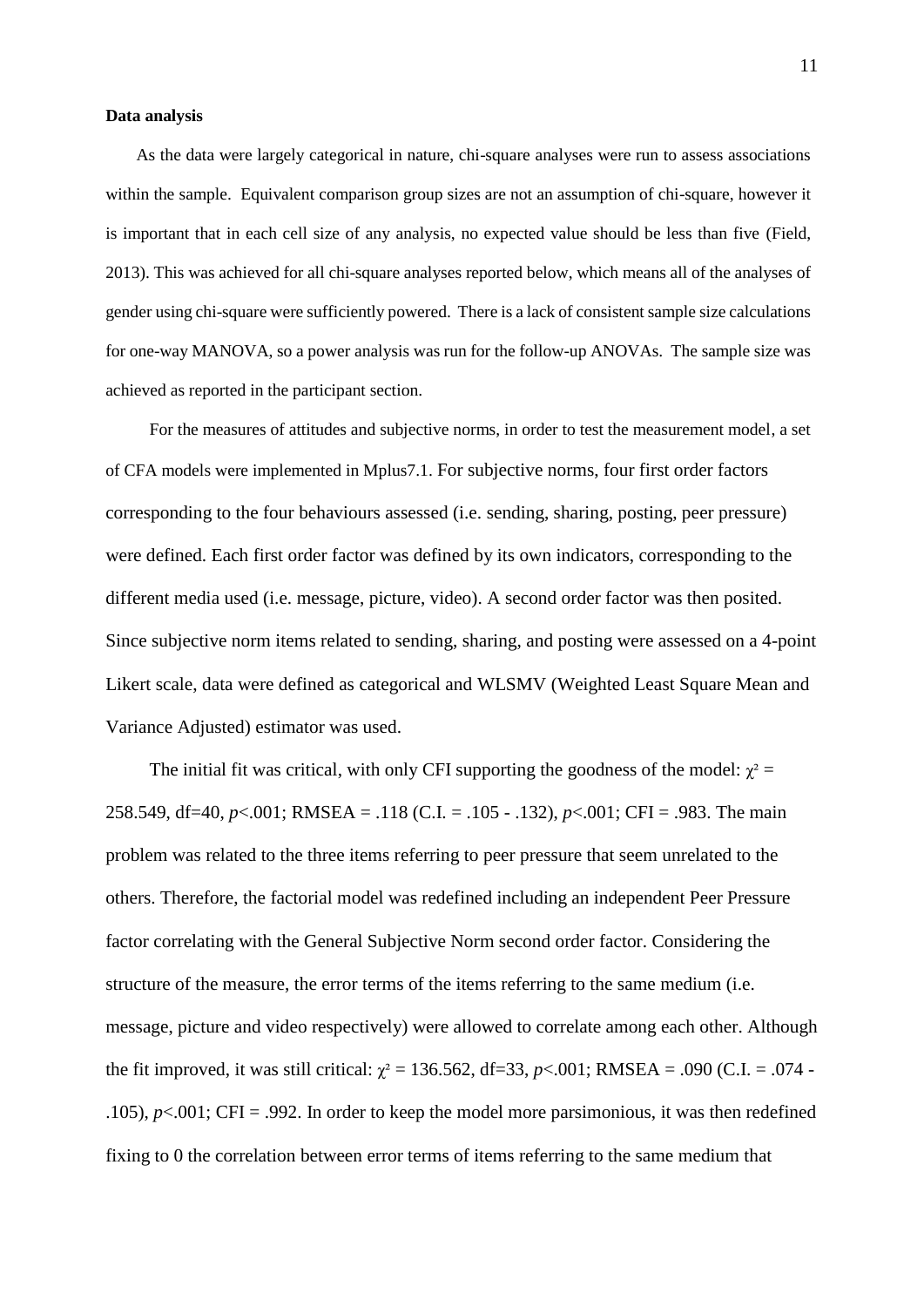resulted not significant. In addition, after exploring modification indices, the error terms for items Q7a and Q7c were allowed to correlate. The final fit was very good:  $\chi^2 = 110.102$ , df=35, *p*<.001; RMSEA = .074 (C.I. = .059 - .090), *p*=.006; CFI = .994.

For attitudes, a CFA model was set up defining six I order dimensions and a II order factor. Since attitudes items were assessed on a 5-point Likert scale and were substantially normally distributed, data ML (Maximum Likelihood) estimator was used. In addition, in this case initial fit indices were quite critical:  $\chi^2 = 459.648$ , df=129, *p*<.001; RMSEA = .081 (C.I. = .073 - .089),  $p<.001$ ; CFI = .870. The main problem was related to the three items referring to "not being a big deal" that seem unrelated to the others. Hence, the factorial model was redefined including an independent factor NBD factor to the General Attitude second order factor. Furthermore, consistently with the model posited for Subjective Norms, the error terms of items referring to the same medium (i.e. message, picture and video respectively) were allowed to correlate. The associated fit was very good:  $\chi^2 = 178.402$ , df=99, *p*<.001; RMSEA = .045 (C.I. = .035 - .056), *p*=.749; CFI = .969. The final model the correlations between error terms that were not significant (*p*>.001) were fixed to 0 for parsimony. The corresponding fit indices was still very good:  $\chi^2 = 259.749$ , df=119, *p*<.001; RMSEA = .055 (C.I. = .046 - .064), *p*=.168; CFI = .944.

For the qualitative questions posed within the study, the responses in relation to perpetration and victimization of non-consensual sharing were very brief and therefore a formal analytical method was not used. However, Braun and Clarke's (2006) thematic analysis method was applied to ensure a structured analysis of the data was completed using both an inductive and deductive approach. This process of analysis includes an initial phase of familiarisation in which the researcher ensures that they are familiar with the breadth and depth of the content of the responses. The second phase involves generating initial codes, which identify the features of the data, following by searching for themes in which initial codes are then categorised into broader themes. In the final stages of analysis, these initial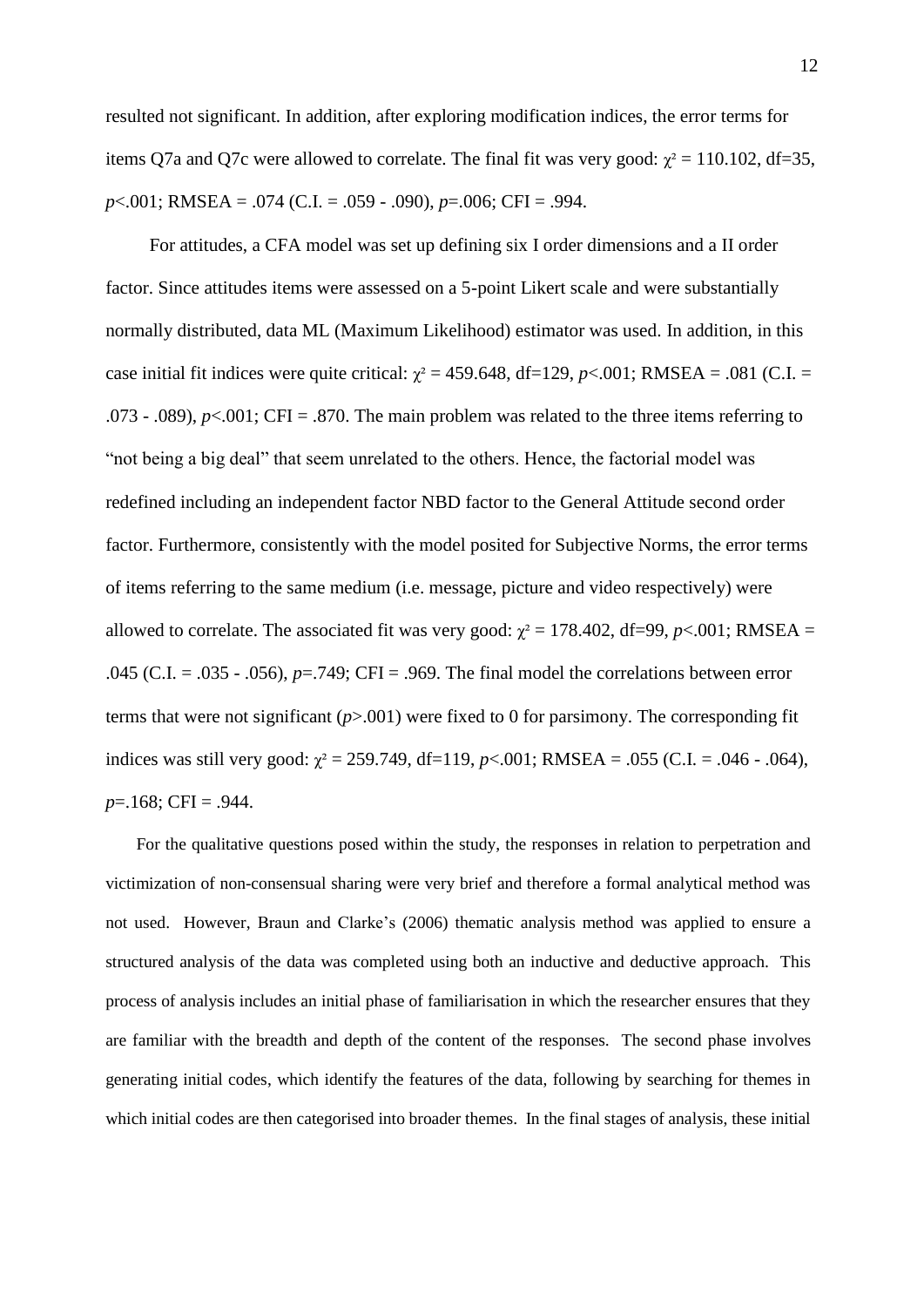themes were then reviewed, refined and categorised into motivations for non-consensual sharing. For further details about the descriptive data regarding these qualitative responses, please see Table 1.

## INSERT TABLE 1 ABOUT HERE

#### **Results**

# **Determine the nature and prevalence of consensual and non-consensual sharing of private sexually explicit material (messages, pictures, and videos) among U.K. young adults**

In relation to the first objective, *consensual* sharing, in the whole sample, 71.10% had sent and 78.26% had received sexually explicit messages, 57.03% had sent and 59.08% had received sexually explicit pictures, and 27.62% had sent and 29.92% had received sexually explicit videos. The descriptive data in relation to whom this material was sent and received from and why it was sent is reported in Table 2. In relation to *non-consensual* sharing of sexually explicit material, the descriptive data for perpetration and victimization in the whole sample are reported in Table 3. The subsequent percentages relate to the subsamples of those identified as perpetrators or victims. As the samples were so small for perpetration and victimization of non-consensual sharing of sexually explicit videos, the data relating to whom and how this material was shared are not reported. As would be expected, it can be seen in Table 3 that the prevalence of both perpetration and victimization in relation to non-consensual sharing is much lower than consensual sharing e.g., 16.37% of the sample have perpetrated non-consensual sharing of pictures and 21.51% have experienced victimization of non-consensual sharing of messages. For both victimization and perpetration, these materials were most frequently shared with a close friend and were most frequently non-consensually shared by physically showing the other individual the material, or by forwarding the material through a messaging app or service.

### INSERT TABLES 2 & 3 ABOUT HERE

# **Identify reasons and motivations for perpetration of and victimization of non-consensual sharing of sexually explicit material**

In relation to the second objective, open-ended questions were asked to ascertain the motivations of the perpetrators of non-consensual sharing of sexy messages, pictures and videos. These provided short text responses from the participants, with some participants identifying multiple reasons. Of those who responded to the question regarding perpetration of non-consensual sharing of messages, they reported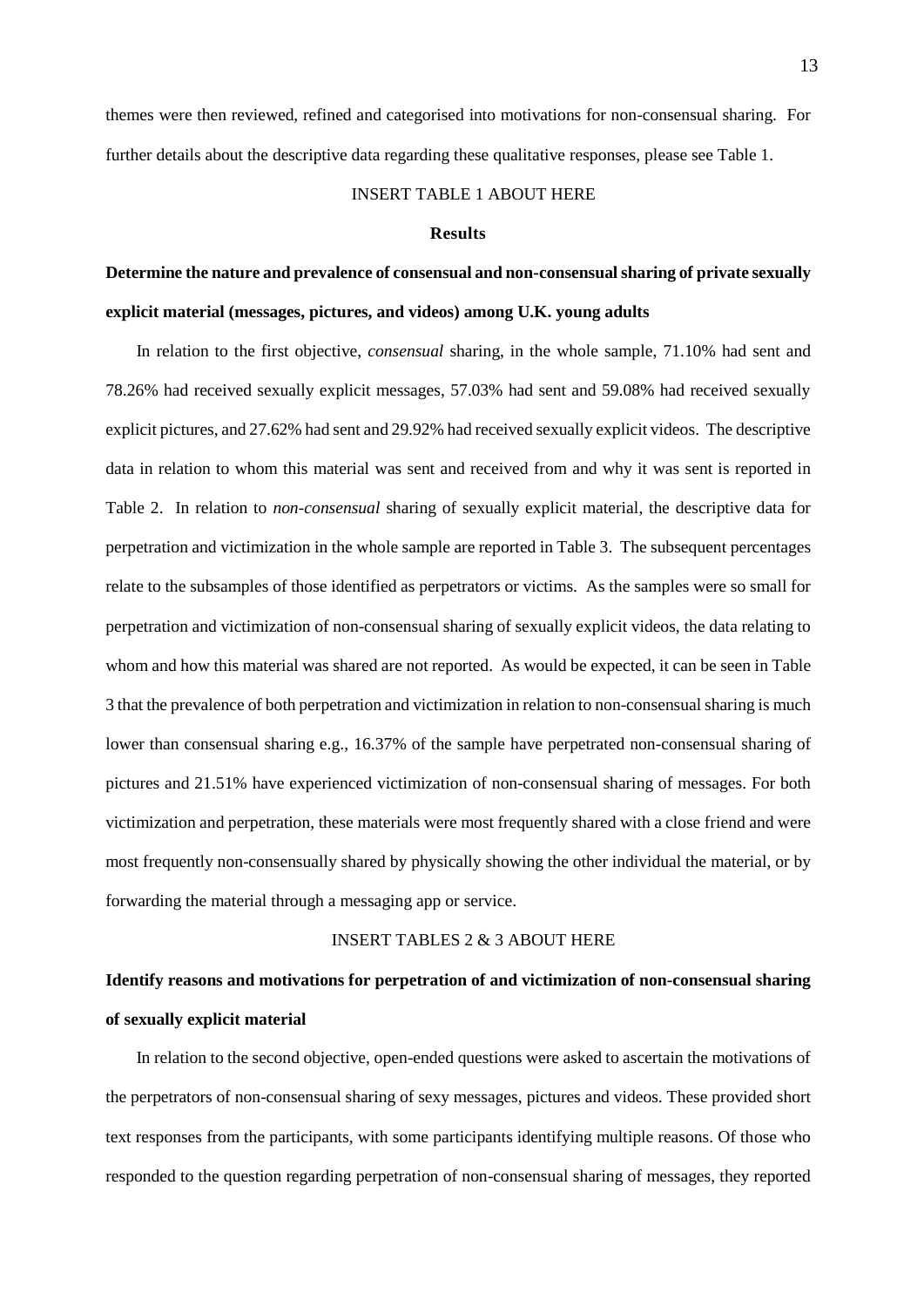that their main motivations included: To discuss and seek advice  $(n = 29, 27.10\%)$ ; for fun/as a joke  $(n \times n)$  $= 29, 27.10\%$ ; to discuss but chat/ gossip about ( $n = 11, 10.28\%$ ); because they always share things like this with friend ( $n = 7, 6.54\%$ ); and to show off ( $n = 4, 3.74\%$ ). Of the participants who responded to the question regarding perpetration of non-consensual sharing of pictures, the main motivations included: For fun/as a joke  $(n = 13, 22.03\%)$ ; to ask for advice, seek an opinion, or discuss  $(n = 11, 18.64\%)$ ; because they always share things like this with friend  $(n = 5, 8.47\%)$ ; to show-off  $(n = 3, 5.08\%)$ ; to get attention ( $n = 3, 5.08\%$ ); to prove that they had received them ( $n = 3, 5.08\%$ ); and because they were asked to do so  $(n = 3, 5.08\%)$ . Finally, of the participants who responded to the question regarding perpetration of non-consensual sharing of videos, the main reason for sharing was for fun/as a joke (*n* = 7, 38.89%) or to feel sexy (*n* = 3, 16.67%).

Open-ended questions were also asked to ascertain the reasons victims thought that messages, pictures and videos of themselves were non-consensually shared (note these are therefore their perceptions of the motivations for their own victimization). Of the participants who responded to the question regarding experiencing victimization of non-consensual sharing of messages, the main perceived motivations included: to show off ( $n = 29$ , 35.37%); for fun/as a joke ( $n = 7, 8.54$ %); to get attention ( $n = 6, 7.32\%$ ); and for advice ( $n = 6, 7.32\%$ ); and for a range of negative reasons such as revenge (*n* = 2, 2.43%), jealousy, to shame or hurt the individual, anger, blackmail, insecurity and immaturity  $(n = 9, 10.97%)$ . Of the participants who responded to the question regarding experiencing victimization of non-consensual sharing of pictures, the main perceived motivations included: to show off (*n* = 27, 55.10%); for revenge/cause distress (*n* = 7, 14.29%); and for fun/as a joke (*n* = 6, 12.24%). Finally of the participants who responded to the question regarding experiencing victimization of nonconsensual sharing of videos, the main perceived motivation was for fun/as a joke  $(n = 4, 20.00\%)$ ; to show off ( $n = 3, 15.00\%$ ).

# **There will be an association between gender and experiences of perpetration and victimization of non-consensual sharing of sexually explicit material (messages, pictures, and videos)**

Three Chi-square tests were computed to examine whether there was an association between participant gender and perpetration of non-consensual sharing of sexually explicit messages, pictures, or videos. None of these three tests were significant  $(p > .05)$ , demonstrating that there is no association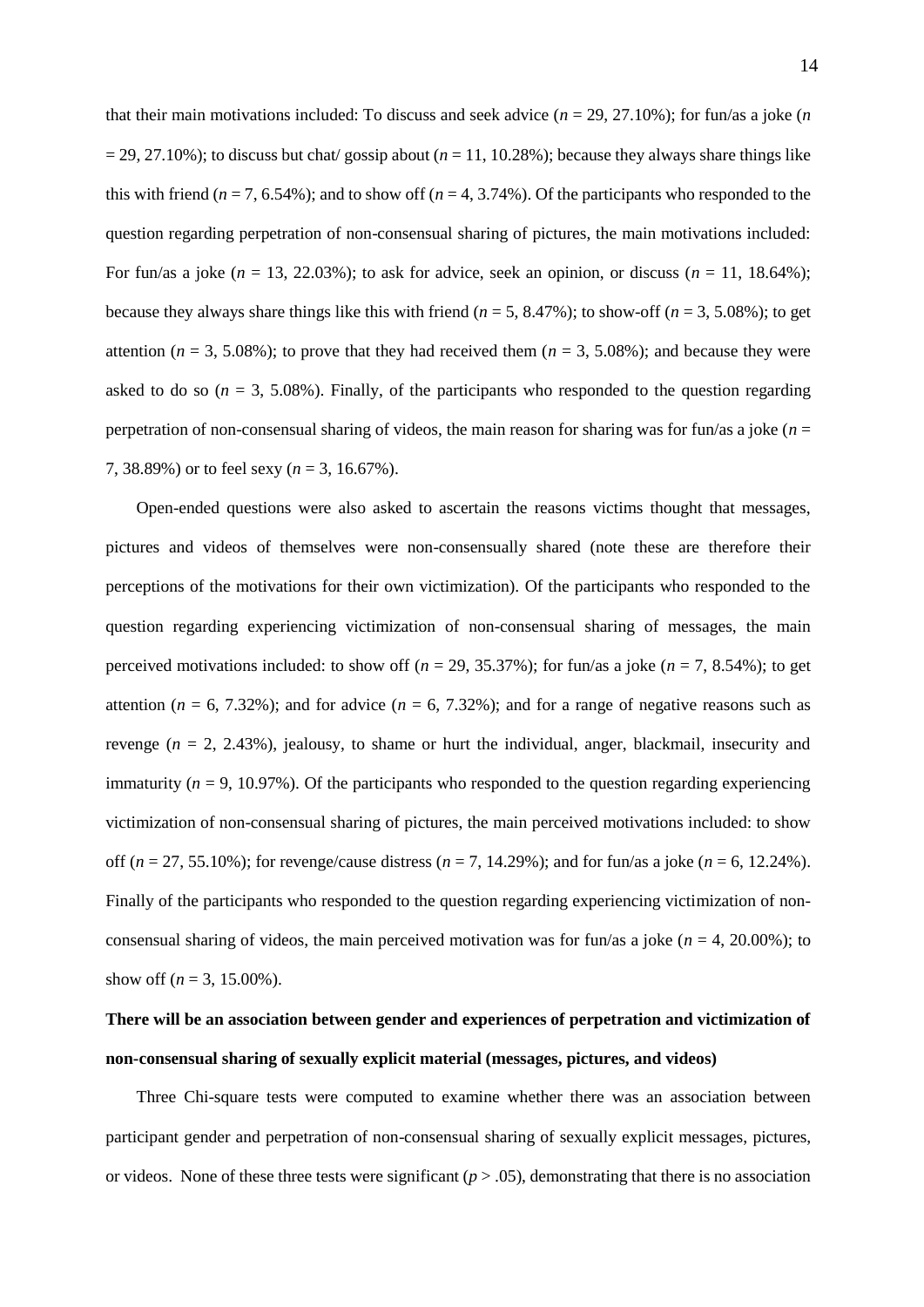between gender of participant and perpetration. Furthermore, three chi-square tests were run to assess whether there was any association between gender of participant and experiencing victimization through non-consensual sharing of sexually explicit messages, pictures or videos. None of these three tests were significant ( $p > .05$ ), demonstrating that there is no association between gender of participant and victimization. Therefore, hypothesis one is rejected.

**There will be an association between perpetration of and experiencing victimization of nonconsensual sharing** Two chi-square tests were computed to assess whether there was any association between perpetration and victimization of non-consensual sharing of messages and pictures (this was not analyzed for videos due to the small sample size). There were significant associations between perpetration and victimization for both material types, meaning hypothesis two is supported. For messages,  $\chi^2(1) = 36.44$ ,  $p < .001$ , based on the odds ratio, if participants had perpetrated non-consensual sharing of messages, then they were 6.83 times more likely to experience victimization. For pictures,  $\chi^2$  $(1) = 19.33, p < .001$ , based on the odds ratio, if participants had perpetrated non-consensual sharing of pictures, then they were 5.32 times more likely to experience victimization.

There will be an association between coerced sending and victimization of non-consensual sharing of sexually explicit material (messages, pictures, and videos) Two chi-squares tested associations between being pressured to send (i) messages and (ii) pictures and victimization of non-consensual sharing of that same material. Both of these tests were significant, therefore hypotheses three is supported; for messages  $\chi^2$  (1) = 13.82, *p* = .001 and for pictures  $\chi^2$  (1) = 40.37, *p* < .001. The odds ratio showed that if a participant reported being pressurized to send sexually explicit messages, then they were 4.19 times more likely to experience victimization. The odds ratio showed that if a participant reported being pressurized to send sexually explicit pictures, then they were 10.08 times more likely to experience victimization.

Subjective norms and attitudes about sending and sharing sexually explicit material (messages and pictures) will predict the perpetration of non-consensual sharing of such material The data were analyzed to determine whether subjective norms and attitudes predicted the perpetration of non-consensual sharing across both messages and pictures. The continuous predictor variables and binary outcome variable  $(0 =$  has not perpetrated non-consensual sharing,  $1 =$  perpetrated non-consensual sharing) meant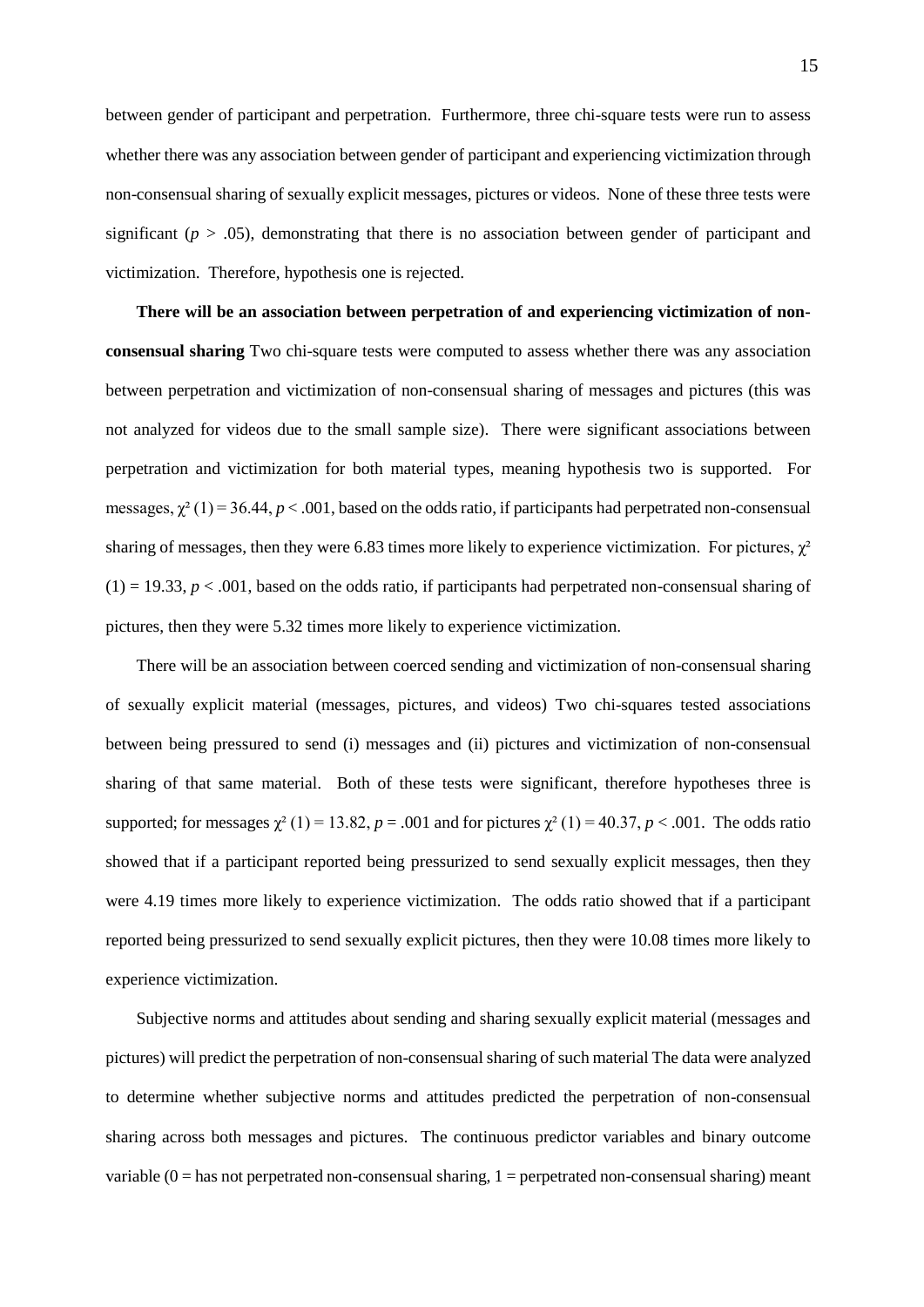that binary logistic regression was suitable for these analyses. Multicollinearity diagnostics were run and all VIF and Tolerance values were in the acceptable range, therefore no issues with multicollinearity were identified within this data set for these analyses. Two binary logistic regressions were run to examine whether three subjective norms predicted perpetration of non-consensual sharing of (i) messages and (ii) pictures. These norms were: (i) how common it is to send sexy messages/sexy pictures to someone else, (ii) how common it is to share sexy messages/sexy pictures with people other than the one(s) they were meant for, and (iii) that there is pressure among people my age to post sexy messages/sexy pictures in their networking site profiles. Neither of the models were significant.

To examine whether attitudes about sending and sharing sexually explicit messages/pictures predicted perpetration of non-consensual sharing of (i) messages and (ii) pictures, two binary logistic regressions were run with all predictors entered in step 1. For messages, two attitudes predicted perpetration of non-consensual sharing (see Table 4): (i) increased agreement that personal sexy messages end up being seen ( $b = .41$ , Wald  $\chi^2(1) = 6.26$ ,  $p < .01$ ) and (ii) increased agreement that sending sexy messages is not a big deal ( $b = .31$ , Wald  $\chi^2(1) = 6.74$ ,  $p<.01$ ). For pictures, the model was nonsignificant. The findings from these analyses meant that hypothesis four was rejected in relation to norms, but partially supported in relation to attitudes.

### INSERT TABLE 4 ABOUT HERE

# **There will be gender differences in the endorsement of subjective norms and attitudes about consensual and non-consensual sharing of sexually explicit material Subjective norms.**

Gender differences were examined in relation to both subjective norms and attitudes about consensual and non-consensual sharing.

### **Subjective norms.**

The first MANOVA determined gender differences in relation to subjective norms about sexy messages. Using Pillai's trace, this analysis was significant,  $V = 0.02$ ,  $F(3, 383) = 3.16$ ,  $p = .02$ ,  $\eta_p^2 =$ .03. Follow-up univariate ANOVAs on the dependent variables revealed that: females believed that there was significantly more pressure among their age group to post sexy messages in their social network sites ( $M = 3.26$ ,  $SD = 1.31$ ) than males ( $M = 2.85$ ,  $SD = 1.32$ ),  $F(1, 385) = 5.64$ ,  $p = .02$ ,  $\eta_p^2 =$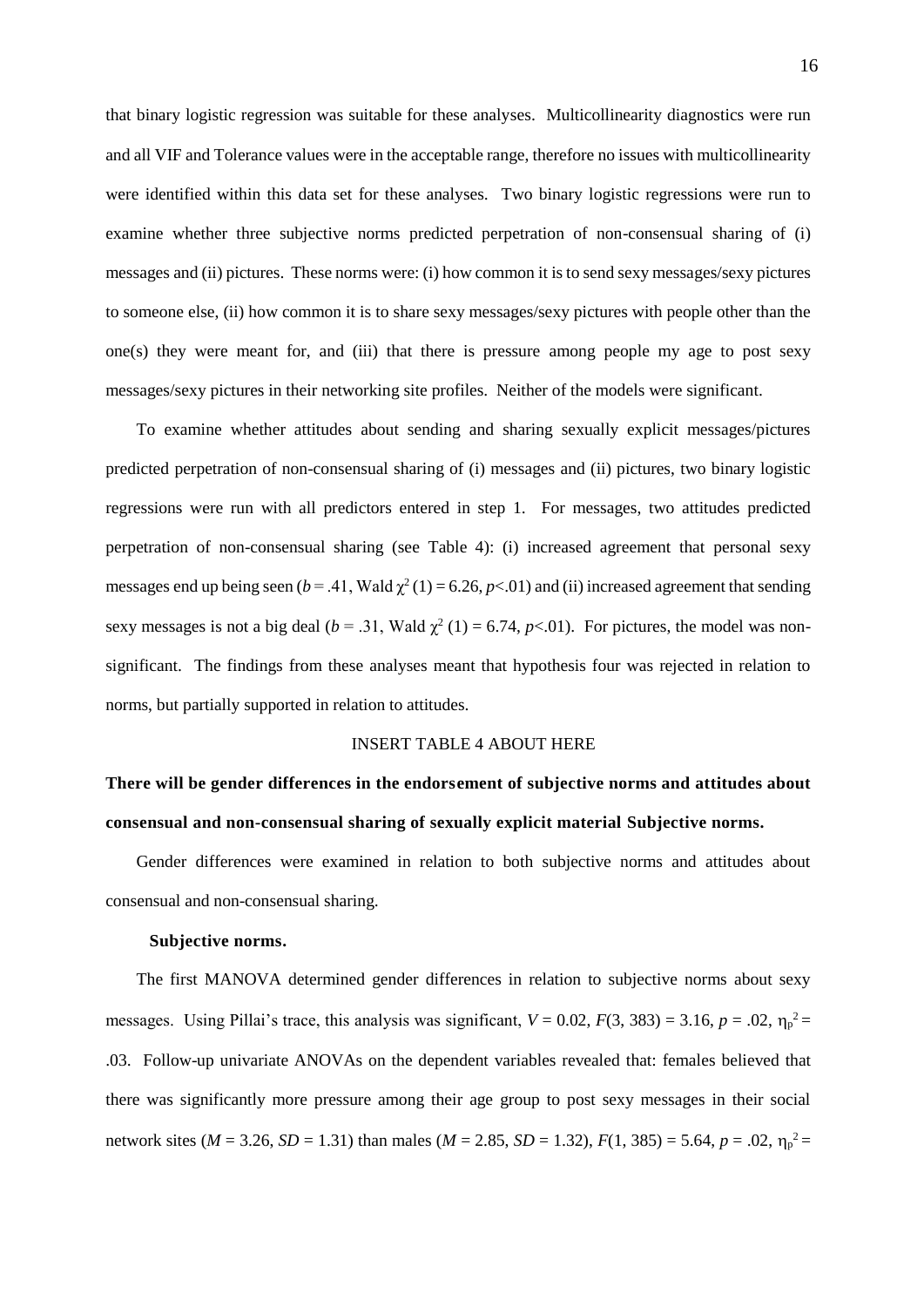.01; females believed it was significantly more common for others to non-consensually share sexy messages ( $M = 2.44$ ,  $SD = 0.94$ ) than males ( $M = 2.19$ ,  $SD = 0.90$ ),  $F(1, 385) = 4.05$ ,  $p = .04$ ,  $\eta_p^2 = .01$ . However, there was no difference between males and females in relation to how common they believed the sending of sexy messages to others was.

The second MANOVA determined gender differences in relation to subjective norms about sexy pictures. Using Pillai's trace, this analysis was significant,  $V = 0.04$ ,  $F(4, 369) = 3.91$ ,  $p = .004$ ,  $\eta_p^2 =$ .04. Follow-up univariate ANOVAs on the dependent variables revealed that: females believed that there was significantly more pressure among their age group to post sexy pictures in their social network sites  $(M = 3.60, SD = 1.28)$  than males  $(M = 3.02, SD = 1.40)$ ,  $F(1, 372) = 10.93$ ,  $p = .001$ ,  $\eta_p^2 = .03$ ; females believed it was significantly more common posting sexy pictures of oneself online ( $M = 2.48$ ,  $SD = 1.02$ ) than males ( $M = 2.09$ ,  $SD = 0.94$ ),  $F(1, 372) = 8.25$ ,  $p = .005$ ,  $\eta_p^2 = .02$ ; females believed it was significantly more common for others to non-consensually share sexy pictures ( $M = 2.39$ ,  $SD = 0.95$ ) than males ( $M = 2.09$ ,  $SD = 0.89$ ),  $F(1, 372) = 5.57$ ,  $p = .02$ ,  $\eta_p^2 = .01$ . However, there was no difference between males and females in relation to how common they believed the sending of sexy pictures to others was.

The third MANOVA determined gender differences in relation to subjective norms about sexy videos. Using Pillai's trace, this analysis was significant,  $V = 0.04$ ,  $F(4, 369) = 3.91$ ,  $p = .004$ ,  $\eta_p^2 = .04$ . Follow-up univariate ANOVAs on the dependent variables revealed that: females believed that there was significantly more pressure among their age group to post sexy videos in their social network sites  $(M = 2.78, SD = 1.32)$  than males  $(M = 2.26, SD = 1.34)$ ,  $F(1, 364) = 14.41$ ,  $p = .004$ ,  $\eta_p^2 = .02$ ; females believed it was significantly more common for others to non-consensually share sexy videos ( $M = 2.06$ , *SD* = 0.91) than males (*M* = 1.81, *SD* = 0.86),  $F(1, 364) = 3.28$ ,  $p = .04$ ,  $\eta_p^2 = .01$ . However, there was no difference between males and females in relation to how common they believed posting sexy videos of oneself online was, and how common they believed the sending of sexy videos to others was. In relation to hypothesis five, this hypothesis is partially upheld.

### **Attitudes.**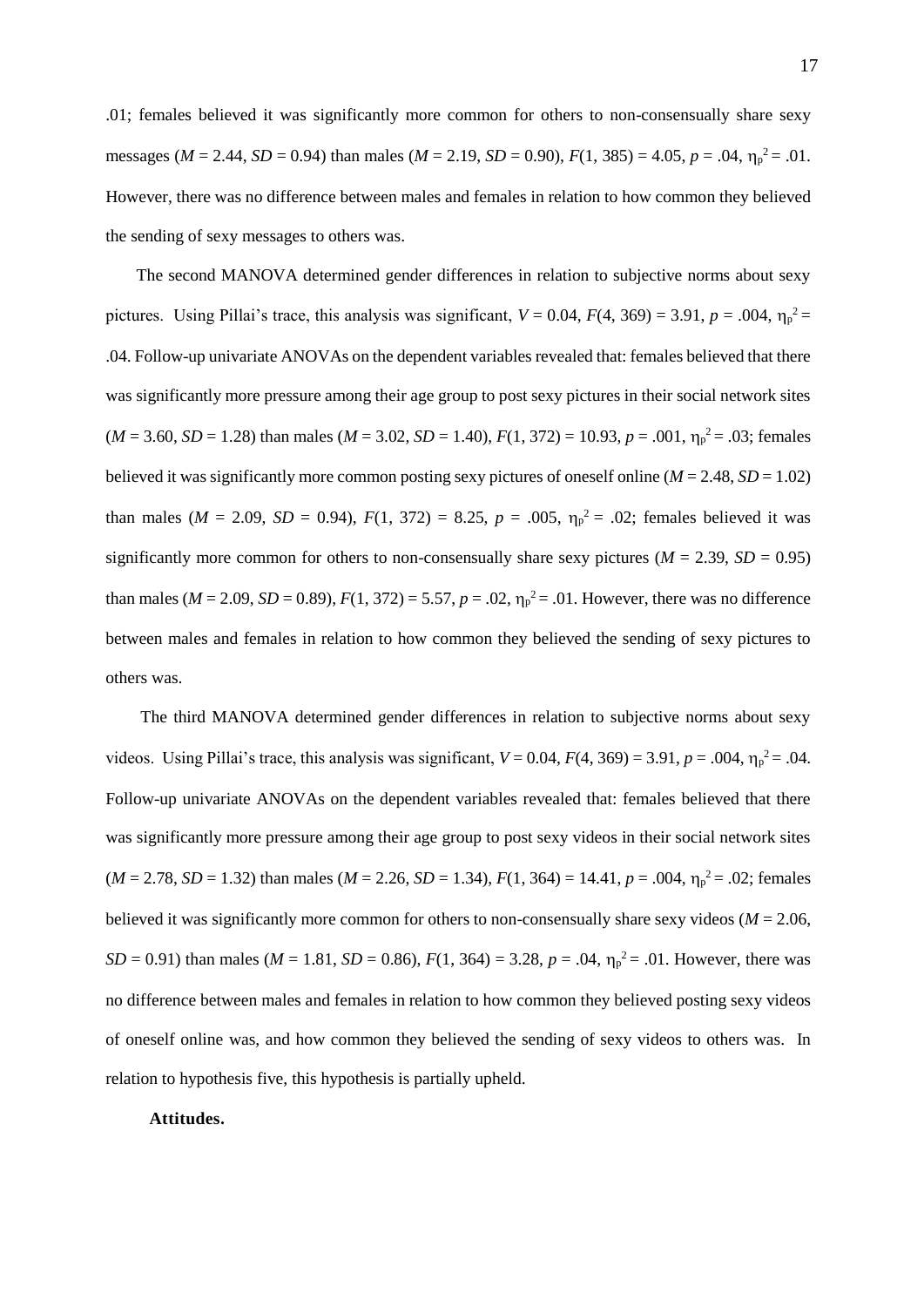The second analyses involved three MANOVAs with gender as the independent variable and attitudes about consensual and non-consensual sharing as the dependent variables. The first MANOVA determined gender differences in relation to attitudes about sexy messages. Using Pillai's trace, this was significant,  $V = 0.04$ ,  $F(6, 312) = 2.43$ ,  $p = .03$ ,  $\eta_p^2 = .05$ . Follow-up univariate ANOVAs on the dependent variables revealed that: females ( $M = 4.03$ ,  $SD = 0.95$ ) were significantly more likely than males ( $M = 3.57$ ,  $SD = 1.07$ ) to agree that sexy messages end up being seen ( $M = 4.03$ ,  $SD = 0.95$ ) than males ( $M = 3.57$ ,  $SD = 1.07$ ),  $F(1, 317) = 10.61$ ,  $p = .001$ ,  $\eta_p^2 = .03$ .

The second MANOVA tested for gender differences in attitudes about sexy pictures, this analysis was not significant. The third MANOVA assessed for gender differences in relation to attitudes about sexy videos. Using Pillai's trace, this was significant  $V = 0.37$ ,  $F(6, 353) = 2.27$ ,  $p = .04$ ,  $\eta_p^2 = .03$ . Follow-up univariate ANOVAs on the dependent variables revealed that: females agreed significantly more that individuals their age are more forward/aggressive using sexy videos than in real life ( $M = 3.69$ , *SD* = 0.98) than males (*M* = 3.21, *SD* = 1.16),  $F(1, 358) = 11.49$ ,  $p = .001$ ,  $\eta_p^2 = .03$ . As with subjective norms, regarding attitudes, hypothesis five is partially supported.

### **Discussion**

This research was the first to examine the nature of the perpetration *and/or* victimization of nonconsensual sharing in a UK young adult university-based population; specifically examining prevalence, subjective norms and attitudes, gender differences in behaviors, the association with coercion and finally, the motivations behind such behaviors. In doing so, this research has further confirmed that a significant number of young people are sending and receiving sexually explicit material (see also Drouin et al., 2013). However, importantly, the findings have also demonstrated that there are a small, but substantial number of individuals who are perpetrating and/or experiencing victimization through nonconsensual sharing of private sexually explicit material.

In relation to the first objective, this research has established that non-consensual sharing (both perpetration and victimization) most commonly occurred in relation to sexually explicit messages. It was found that around a quarter of this sample had perpetrated non-consensual sharing of sexually explicit messages, with fewer non-consensually sharing pictures (16%), then videos (4%). Likewise,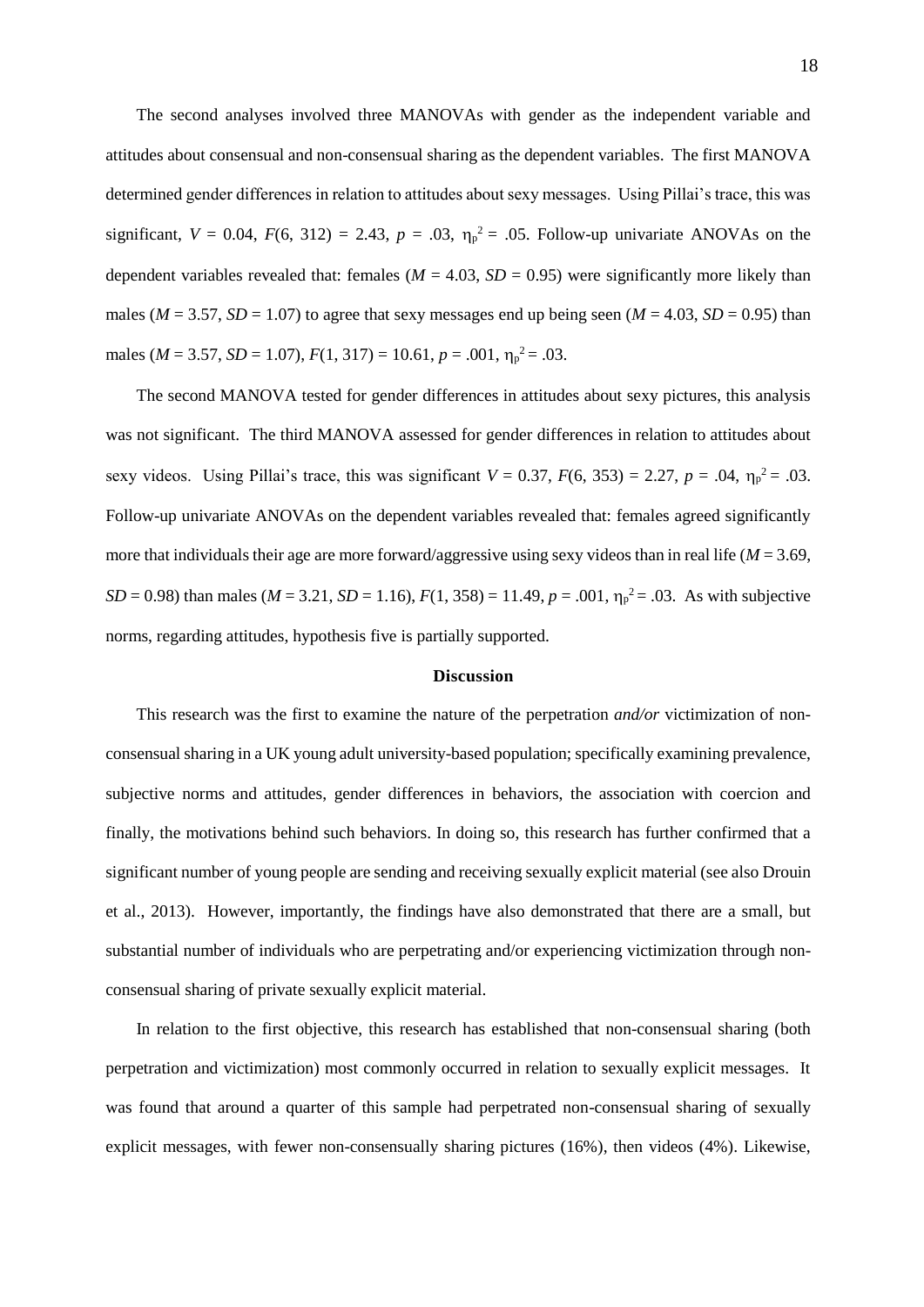with victimization there was a similar pattern, where a fifth had experienced victimization through nonconsensual sharing of sexually explicit messages, with fewer experiencing their pictures being shared (13%) then videos (4%). Comparison with prevalence levels reported in other studies and understanding how this might differ by country and therefore cross-nationally, is challenging due to the lack of consistency in the research methodologies. However, in relation to experiences of victimisation of nonconsensual sharing of *images,* these were higher (at 13%) than those reported in Reed et al. (2016, 3%, U.S. study) and Borrajo et al. (2015, 5.1%, Spanish study). Regarding perpetration (*images*), prevalence was higher than that reported by Reed et al. (2016, 1.1%, U.S. study), but lower than Hudson et al. (2014, 35.2%, U.S. study) who examined prevalence of non-consensual sharing of *both images* and *videos.* A strength of our research is that it has determined prevalence according to the material type, whereas prior research (e.g., Hudson et al., 2014) has combined different material types together. To facilitate future comparisons of prevalence, research needs to adopt a consistent approach of measuring non-consensual sharing according to the material type.

The levels of non-consensual sharing of pictures are a more problematic issue than non-consensual sharing of messages in that they may fall within the domain of the Criminal Justice and Courts Act (2015), within England and Wales (if the intention behind the sharing is identified as "to cause distress"). This has significant implications for people's lives if they do not understand that the behaviour that they are engaging in is potentially criminal. As reported earlier, given that approximately 16% of the sample had non-consensually shared pictures and 13% reported being victims, a proportion of the perpetrators may well have engaged in a criminal act (if their actions were deemed as having an intention to cause distress). There were occurrences of these materials being posted publicly, either through social media sites such as Facebook (e.g., approximately 3% of instances of victimization of non-consensual sharing of pictures) or through general websites (e.g., 5% of instances of victimization of non-consensual sharing of pictures); this, by its nature, is more likely to be seen as having intention to cause distress (more so than for example if the pictures were just shown to a friend) and therefore identified as a criminal act.

The levels of victimization found in the current study are equivalent to those in the extant literature. For example, Borrajo et al. (2015) reported that 2.9% of their sample had experienced a partner disseminating intimate information or compromising images about them on social media (note the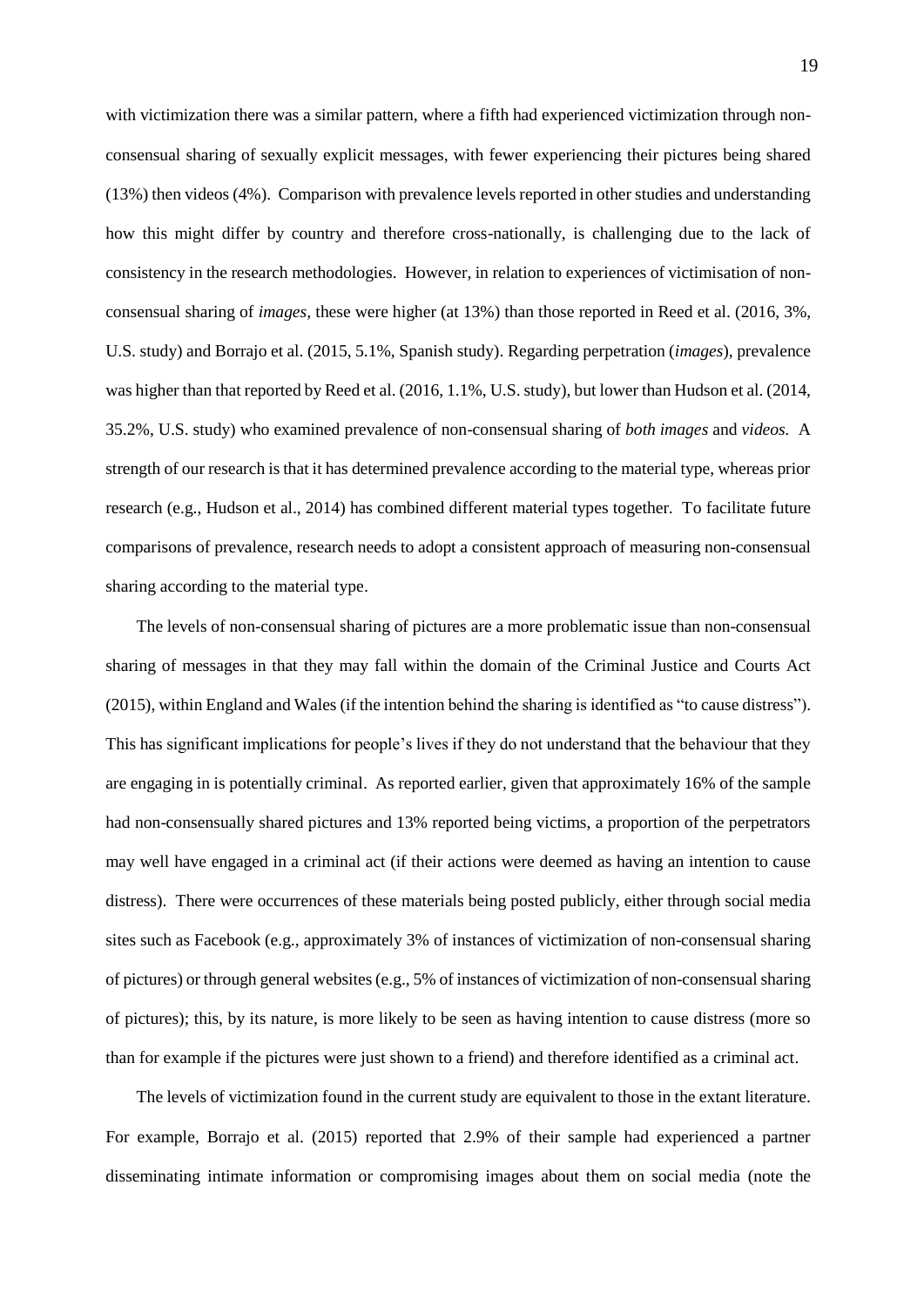different phrasing to this question), although this was measured in the last six months opposed to 'ever' as in the current study. However, the levels of victimization in relation to posting on general websites is higher than previous studies have found. For example, Gámez-Guadix et al. (2015) reported that only 1.1% of their sample had 'ever' experienced victimization of non-consensual sharing on the internet of sexually explicit photos or videos. No previous study has specifically examined the prevalence of social media or online posting in relation to the *perpetration* of non-consensual sharing of sexually explicit pictures (or videos) before, so no comparisons can be made here. However, this study has found low levels of perpetration in terms of posting publicly on a social media site and no reports of posting pictures or videos publicly on a general website. It could therefore be the case, that this type of image-based sexual abuse is not being perpetrated within university populations in the U.K. (although more research would be required to assess for generalisability of these findings). Alternatively, due to the self-report nature of the research, and hence the potential for socially desirable responding around such behaviors, it is possible that there is some under reporting of this behavior.

For the second objective of this research, although, it has been discussed that non-consensual sharing needs to be considered within the continuum of IPVA, the data also suggested that sexually explicit material was not necessarily from intimate partners and that the motivation for sharing is not always for revenge, or done with malice within the context of an abusive (ex) relationship. In the current study, the main motivation given for the perpetration of non-consensual sharing was for fun/as a joke and was portrayed as something rather unremarkable by participants, suggesting that they do not necessarily identify this as being a problematic behavior. The motivation of fun/a joke was similarly found in research by Burkett (2015), who identified that sharing of sexually explicit material does not always occur within a specific 'sexual context' (i.e., for the purpose of arousal, flirtation) and that nonconsensual sharing is often undertaken as a source of humor and a 'joke' with friends. Burkett (2015) identified that it is framed as being *commonly* accepted and *assumed* that such behaviors are intended to be 'funny' and 'light hearted.' However, as Burkett (2015) also identified, while this can be framed as a joke and light-hearted and that those looking at the images do so in a non-sexual way, the images can actually be misinterpreted and viewed through a sexualized lens. It could be argued that purely dismissing non-consensual sharing as a joke minimizes the potential harm that this may cause and the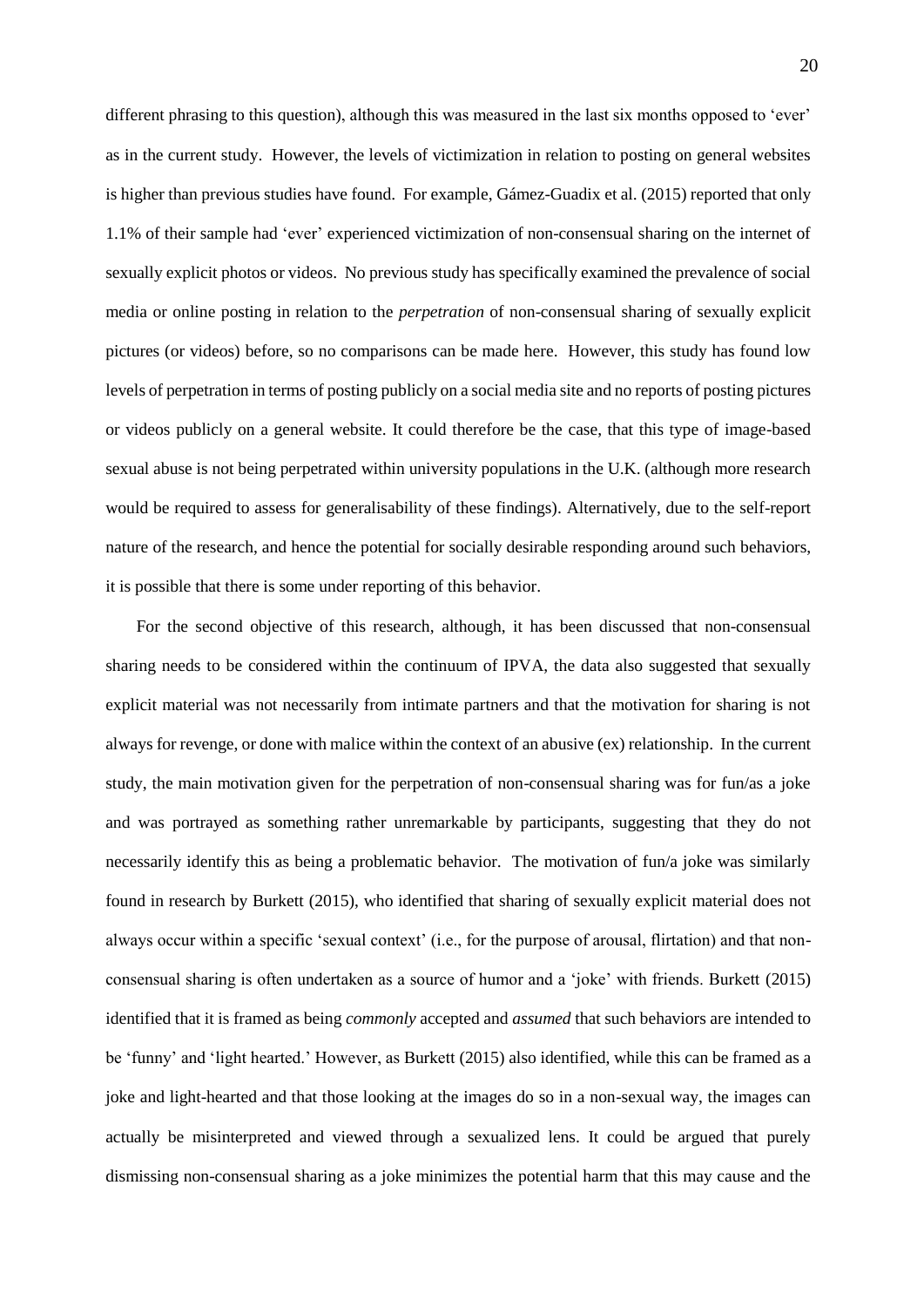possible impact that such a 'joke' may have on individuals' rights, reputation, and feelings. Jokes such as this are subjective, and what is seen as funny by the 'perpetrator' of the joke is not likely to be found as funny by the 'victim' of the joke. It has been suggested that use of humor can be maladaptive, where this is used to humiliate others and decrease their popularity (Martin, Puhlik-Doris, Larsen, Gray, & Weir, 2003). This could suggest that although framing non-consensual sharing as a 'joke' and humorous, the motivation remains harmful and possibly with an intent to cause others distress (which then becomes a criminal offence). In addition, by framing this action as a joke this is perhaps also a way for individuals to justify their behavior and reduce potential cognitive dissonance (Festinger, 1962) that might arise from non-consensual sharing.

Similarly, a perceived reason and motivation for victimization i.e., the reasons why individuals *thought* they may have been victims of non-consensual sharing, was for fun/as a joke. However, revenge/cause distress as a motivation was also cited by victims (but not perpetrators, although this could be due to social desirability), with 14.29% victims reporting this as a perceived motivation (i.e., this was the victim's belief about what they thought the motivation was, which could not be confirmed/refuted by the perpetrators). If this is the case, such actions under the Criminal Justice and Crime Act (2015) would be deemed as a criminal offence which raises some interesting questions and challenges and major implications for criminal prosecutions. For example, victims are identifying and suggesting that the intent is to cause distress, but perpetrators are suggesting it is done for fun/as a joke; therefore how is the decision made as to if this is criminal, particularly in determining intent which is likely to be perceived differently by the victims and perpetrators. Likewise, even if distress was not the intention (showing off, seeking advice, to discuss), the behaviour could still cause distress and may leave individuals exposed to further sharing. However, the law is framed in relation to the intention of the perpetrator and not the many and various harms experienced by victims. Careful consideration is needed as to how we address the non-consensual sharing of sexually explicit material and how we establish and determine the boundaries of criminal and non-criminal behaviors, to protect victims and effectively deal with image-based sexual abuse regardless of the intention behind it.

Hypothesis one stated that there would be an association between gender and perpetration and victimisation, however, this hypothesis was rejected. No associations between gender and perpetration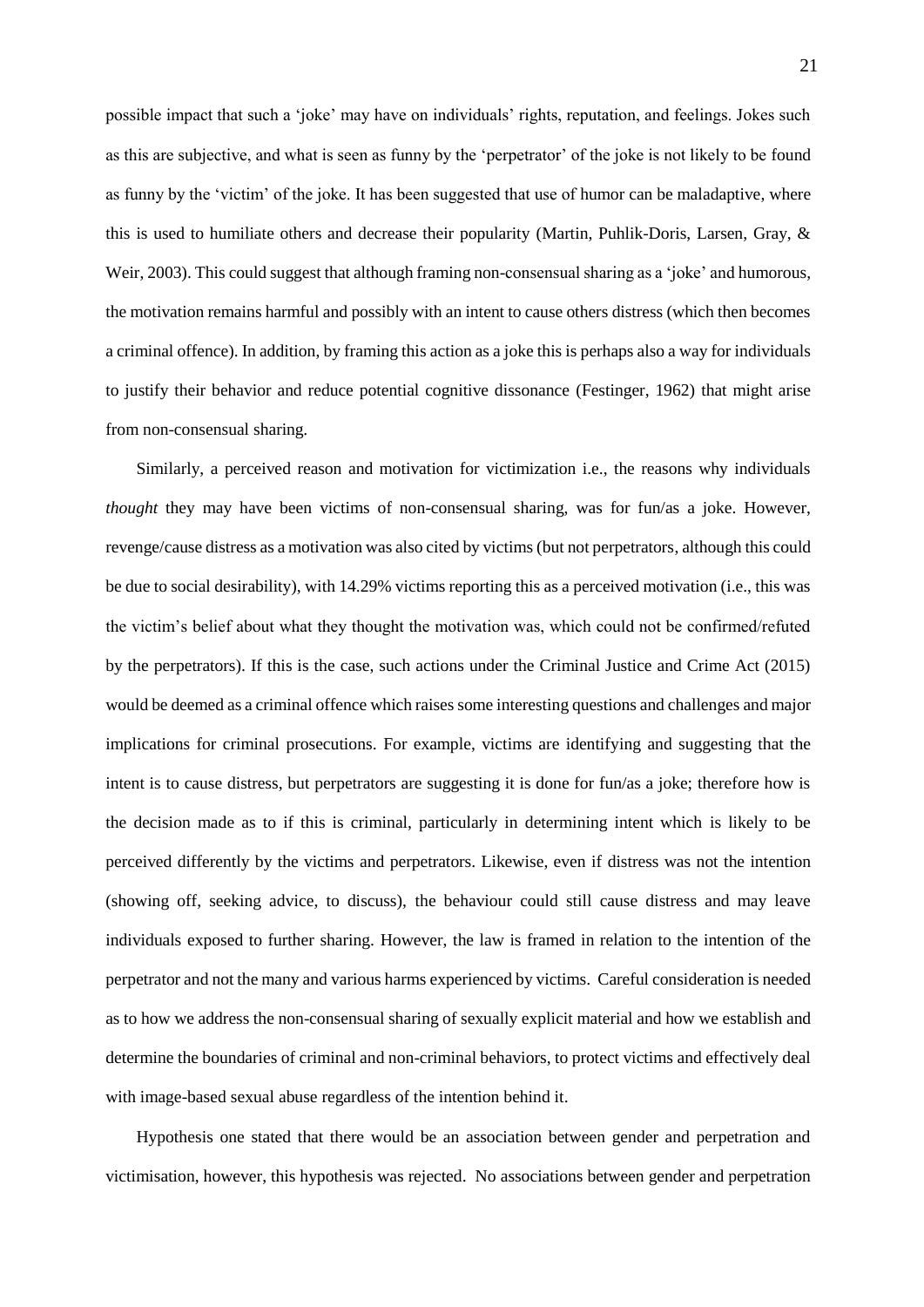and victimization of non-consensual sharing were found across either messages or pictures. The current study is the first to examine this across messages and pictures in relation to both victimization and perpetration. Of the four published studies that have examined gender and non-consensual sharing, only Borrajo et al. (2015) found a significant gender difference in relation to a partner disseminating intimate information or compromising images about them, finding higher levels of reported victimization in male participants compared with female participants. In determining the implications of our findings, in the potentially parallel literature of intimate partner violence and abuse (IPVA), gender differences remains a significantly contentious issue, with numerous articles devoted to arguing both for and against the existence of such differences (e.g., Dutton & Nicholls, 2005). This debate may be being mirrored in relation to non-consensual sharing and specifically 'revenge pornography', which is commonly viewed, particularly in the media, as a gendered crime. Our findings contest this depiction of non-consensual sharing and suggest that it is not helpful to continue to frame this behaviour as gendered, particularly as this is likely to be a barrier for men help-seeking. We know in relation to IPVA victimization, that males are less likely to report the occurrence and/or seek help and, when they do, they can experience several barriers such as finding support systems are for women only, that they are deemed to be the perpetrators and/or they are ridiculed and experienced gender-stereotyped treatment (Douglas & Hines, 2011). Data from the Revenge Pornography Helpline (GOV.UK, 2017) indicated that 75% of their callers were female victims, with only 25% being male, although it is not known how much this difference is due to under-reporting and reluctance to help-seek by males. Our findings show that these behaviors are perpetrated and experienced by *both* males and females at comparable levels. This needs to be reflected in support services, policy, and education, meaning changes are required in these domains so that both men and women are acknowledged as perpetrators and/or victims and support is tailored, accessible, and available for both genders.

The above observations are particularly important given that the current study also found an association between reporting perpetration of non-consensual sharing of sexually explicit messages and pictures and experiencing victimization of these material types. This supported hypothesis two. Again, there is evidence from the potentially parallel literature of IPVA that reciprocal use of partner violence is common in relationships (e.g., Cuenca Montesino, Graña Gómez, & Martínez Arias, 2015; Renner,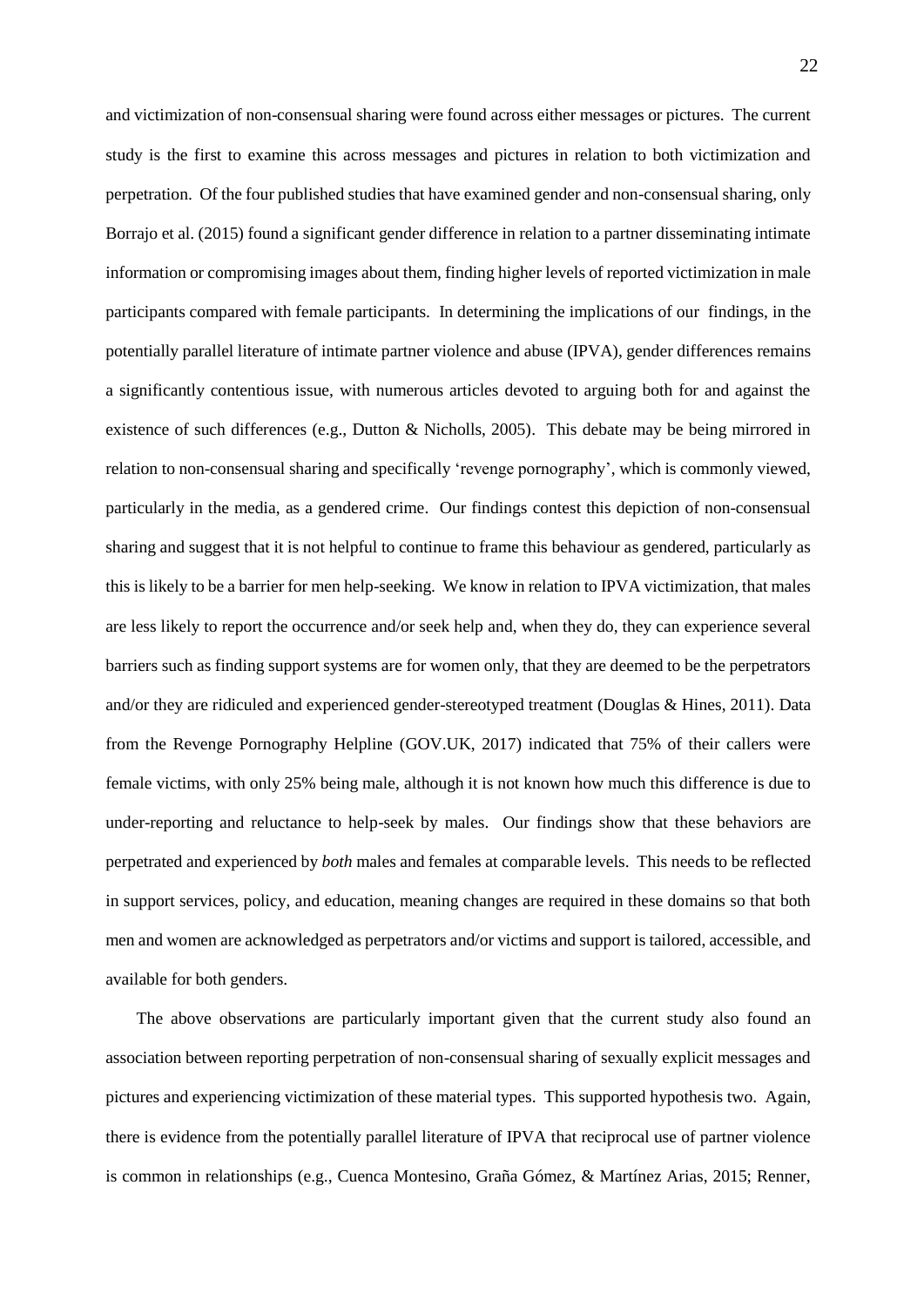Schwab Reese, Peek-Asa, & Ramirez, 2015; Straus, 2011) in both physical violence (e.g., Langhinrichsen-Rohling et al., 2012) and psychological abuse (Follingstad & Edmundson, 2010). It is possible that we are therefore seeing similar reciprocation in relation to non-consensual sharing or that this behavior should be conceptualized within the framework of IPVA. Previous authors have suggested a link between revenge pornography and relationship violence (e.g., Henry & Powell, 2015), but this has only been tested by Morrelli et al. (2016) who found a correlation between a combined measure of dating violence and non-consensual sharing. However, the finding from the current study demonstrating an association between coercion and victimization suggests that this is of critical importance to examine further. This analysis supported hypothesis three. The findings from this study would fit with the gender symmetry model of IPVA aggression (e.g., Straus, 2011). This view argues that violence within relationships is bidirectional, with both partners engaging in violent behaviors, but that the underlying explanation why this occurs may be different e.g., in one relationship this may be retaliation by one partner in response to experiencing violence. This linkage needs to be explored in much more depth, particularly as the current study did not examine perpetration and victimization solely within relationships.

Subjective norms did not predict the perpetration of non-consensual sharing across the three material types in this current study, which meant that we rejected hypothesis four in relation to subjective norms. Previously, Hudson and Fetro (2015) found that subjective norms had the strongest influence, compared to attitudes and behavioral intentions, on whether an individual was a lifetime sexter. This was defined as having ever engaged in sexting behaviors such as sending, posting, Internet sending/posting, or sharing/forwarding sexy messages, sexy images, or both, which therefore may include an element of non-consensual sharing. However, this does not isolate this behavior, or examine this by material type, making it difficult to make inferences in relation to non-consensual sharing.

Two attitudes did predict perpetration of non-consensual sharing of messages: increased agreement that personal sexy messages end up being seen; and increased agreement that sending sexy messages is not a big deal. This meant that hypothesis four was partially supported in relation to attitudes. This suggests that perhaps beliefs about the commonality of a behavior and perceived risk about a behavior are associated with non-consensual sharing. Such beliefs may serve as source of justification for the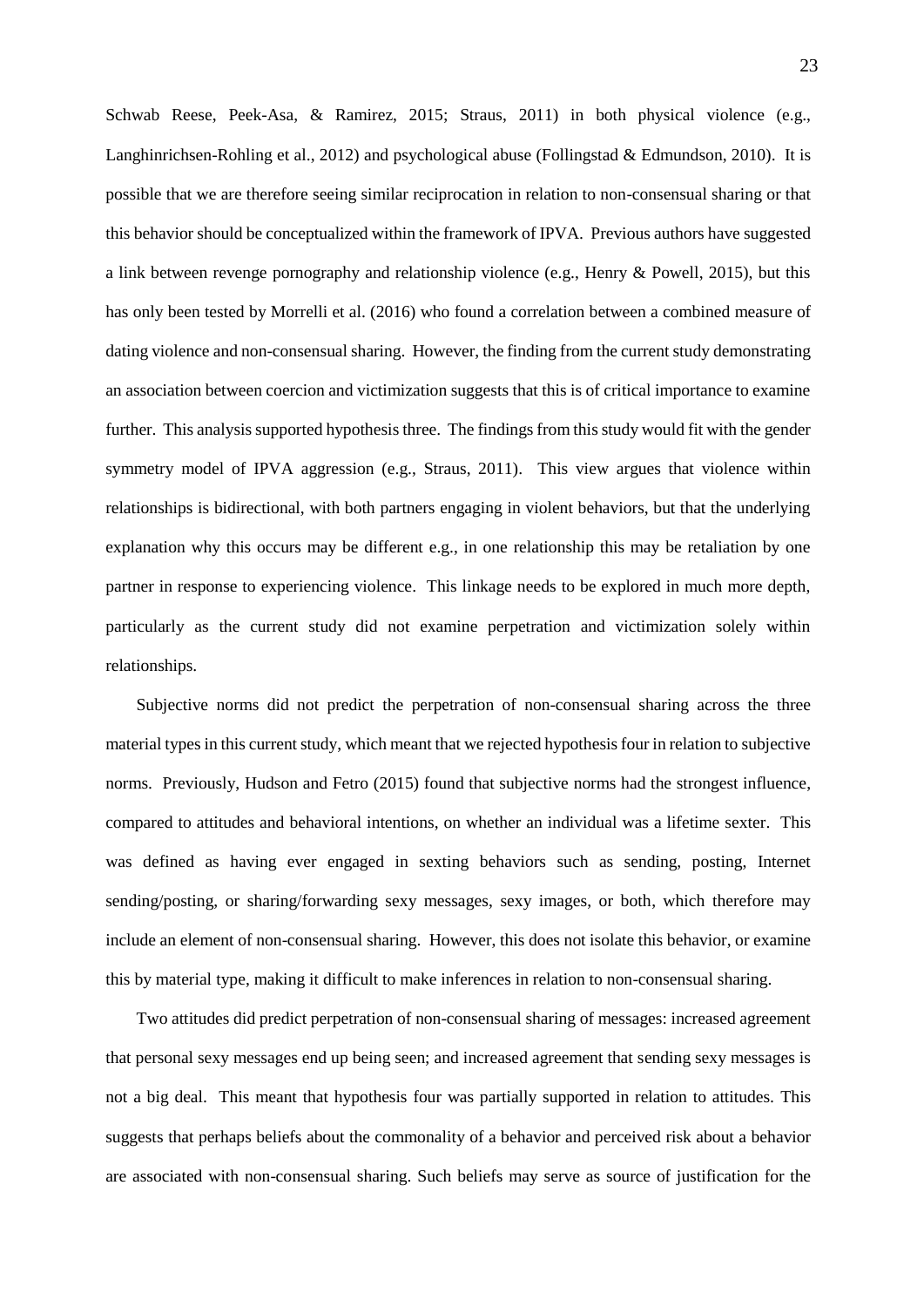perpetration of such behaviors (or as offence supportive attitudes), and serve to minimize and reduce cognitive dissonance (Festinger, 1962) that may occur as a result of engaging in this type of behavior. The Theory of Reasoned Action (Ajzen & Fishbein, 1980), however, argues that attitudes and norms can influence behavior through behavioral intentions. Behavioral intentions were not measured in this study, so the full theory could not be tested. However, given the significant findings in relation to some attitudes being associated with perpetration means that the testing of this model is needed, specifically regarding behavioral intentions in the context of non-consensual sharing.

In examining gender differences in attitudes and subjective norms, only a few differences, with small effect sizes, were observed between genders. This meant that hypothesis five was partially supported. For example, females believed that it was significantly more common for others to nonconsensually share pictures than males. However, medium effect sizes were found in relation to females perceiving there was more pressure to post pictures on social media and that messages end up being seen. No prior research has specifically examined these attitudes and norms, although Walker et al. (2013) did note that in their sample of adolescents, that perceptions about the pressure to be involved in sexting was shaped by gender dynamics, whereby girls felt coerced, bribed, or threatened into sending images. This finding that females perceive a greater social pressure to post messages, pictures and videos was aligned with the finding in our study, in that our study found that between 16-27% (across the three types of material) reported that their reason for sending sexually explicit material was being pressurized to do so.

The findings from this research need to be considered in the context of the research design. The research was reliant on self-report about personal, sensitive and possibly criminal behaviors (as participants had to be warned about the content of the CJCA). In relation to perpetration, participants' responses may be affected by social desirability. It is also possible that both victims and perpetrators might be embarrassed about sharing information on their sexual practices and so this may result in under reporting about experiences, although the findings in the current study are in line with those of other studies. To reduce the likelihood of this, all surveys were anonymous, with the majority being completed online. In relation to victimization, using self-report was reliant on individuals' perceptions of the occurrences so it could be argued that these might not necessarily be as accurate. For example,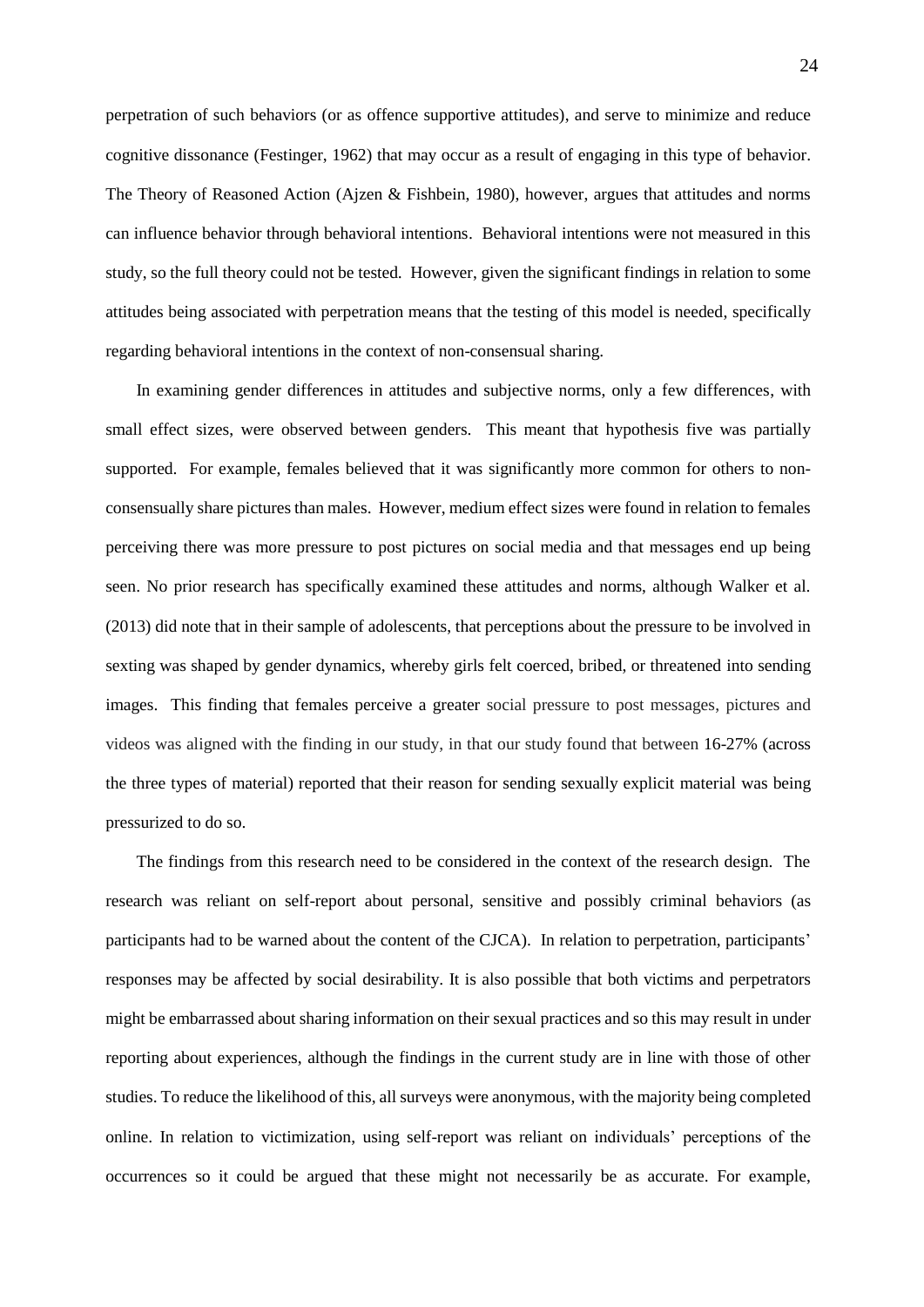individuals might not always be aware they are a victim of non-consensual sharing and if aware they can only surmise as to why a (ex)partner/other individual non-consensually shared. Finally, the sample consisted of fewer males, with only 18% (*n* = 70) of the sample being male, although sufficient power was achieved to carry out the analyses and allowed for statistical comparisons to be made between the genders. This imbalance in the sample does mean that the findings are heavily influenced by females' experiences and behaviors. However, the sample characteristics enabled us to demonstrate that perpetration is not only evident in male samples (a common perception). Finally, this was a universitybased student sample; given the limited nature of the research at the moment regarding non-consensual sharing, it is unclear whether this sample is generalizable to other populations.

In conclusion, this study has been the first to determine the prevalence of non-consensual sharing amongst a UK young adult sample, as well as providing a thorough examination of the role of subjective norms and attitudes, gender, and motivations in relation to non-consensual sharing. This has shown that there were no associations between gender and perpetration and victimization, but that there were associations between perpetration and victimization, as well as associations between being coerced to send sexually explicit materials and experiencing victimization. Some attitudes did predict perpetration of non-consensual sharing, however subjective norms did not predict perpetration. Finally, some gender differences were found in the endorsement of subjective norms and attitudes. As such, more research is required to develop our understanding of these elements, particularly in relation to determining the potential pathways following consensual sharing, coerced sharing or non-consensual taking (i.e., pictures/videos acquired without the knowledge of the person in them) of sexually explicit material to determine the decision-making process and motivations that may lead to perpetration and/or victimization. This will move the research forward from the findings from this current study, particularly in using a qualitative approach that could potentially better capture the process as it unfolds and therefore give a greater insight into all the different mechanisms (individual and contextual) that facilitate/promote or hinder the likelihood of non-consensually sharing. The work also needs to be extended to other populations e.g., adolescents and older generations.

Advancements in technology, social media, the worldwide web, electronic communication, and accessibility of technology for all ages comes with many advantages, opportunities and positives;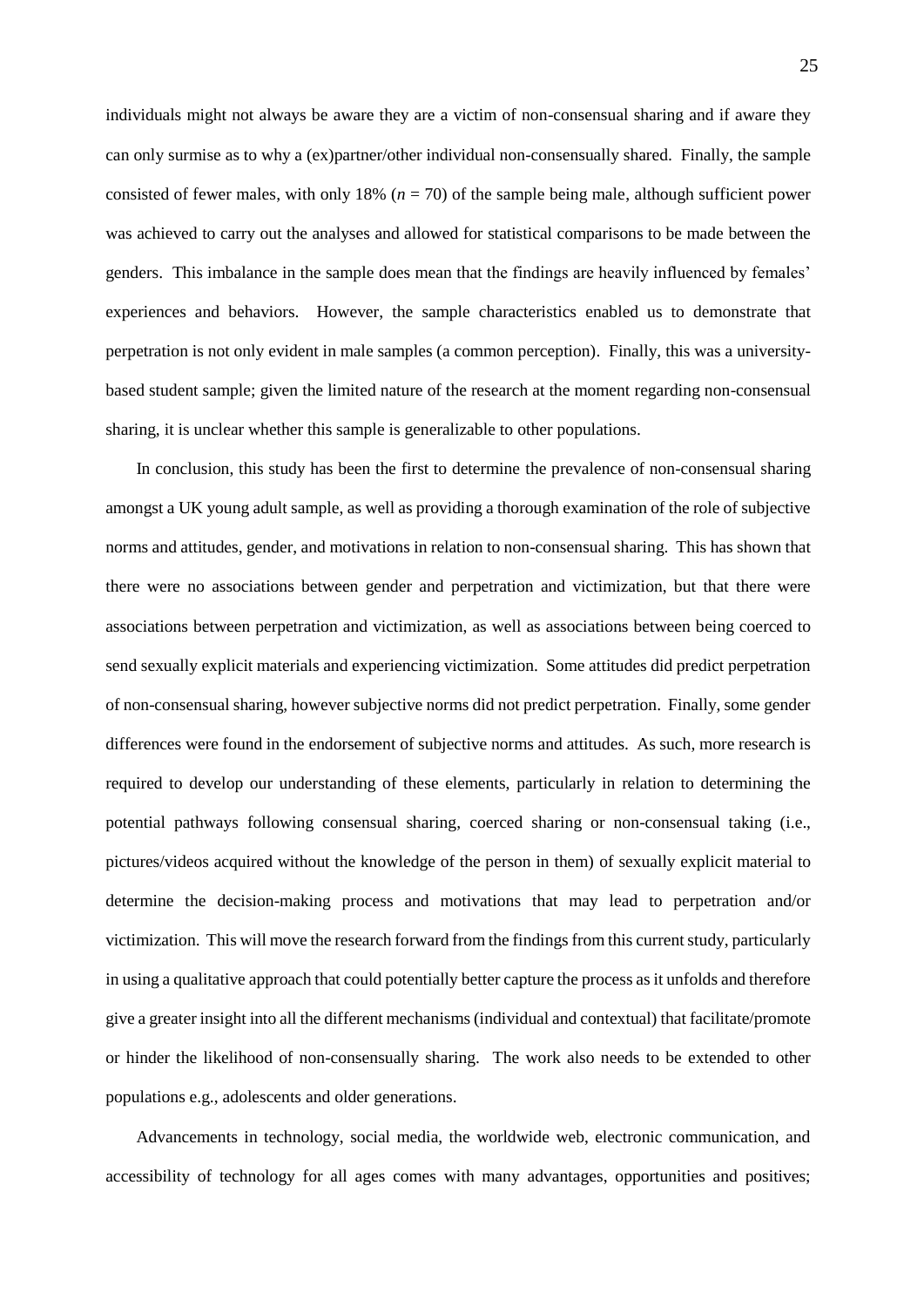however, there are disadvantages, challenges and negative outcomes that can also arise. Based on the findings of the current study, information, education and policy that is gender inclusive needs to be developed to build an evidence-base to inform individuals that non-consensual sharing is a societal issue, which is perpetrated and experienced equally by both males and females. Existing legislation requires strengthening to better protect victims and therefore not based on proving the intention to cause distress by the perpetrator. Legislation needs to acknowledge the harm and impact caused to victims, regardless of the motivations behind the non-consensual sharing. Given the extent of non-consensual sharing in the population that was studied and the attitudes and beliefs found regarding this behaviour, more awareness raising is required for this age group in relation to legislation and the potential criminal implications, alongside the impact of their behaviours, regardless of the intention. As we create and build our digital footprints we are opening ourselves to the possibility of other people abusing this. We therefore need to drive policy and education to protect (potential) victims and effectively work with (potential) perpetrators through evidence-based prevention and intervention planning and delivery.

#### **References**

Ajzen, I. (1988). *Attitudes, personality, and behaviour*. Chicago: Dorsey Press.

- Ajzen, I., & Fishbein, M. (1980). *Understanding attitudes and predicting social behavior*. Englewood Cliffs, NJ: Prentice Hall.
- Albury, K., & Crawford, K. (2012). Sexting, consent and young people's ethics: Beyond Megan's story. *Continuum: Journal of Media & Cultural Studies, 26*(3), 463-473. doi:10.1080/10304312.2012.665840
- Arnett, J. J. (2006). Emerging adulthood: Understanding the new way of coming of age. In J. J. Arnett, & J. L. Tanner (Eds.), *Emerging adults in America: Coming of age in the 21st century* (pp. 3-20). Washington, DC: American Psychological Association.
- Attwood, F. (2009). Introduction: The sexualisation of culture. In F. Attwood (Ed.), *Mainstreaming sex: The sexualisation of Western culture* (pp. 13-24). London & New York: I. B. Tauris.
- Bates, S. (2017). Revenge porn and mental health: A qualitative analysis of the mental health effects of revenge porn on female survivors. *Feminist Criminology, 12*(1), 22-42. doi:10.1177/1557085116654565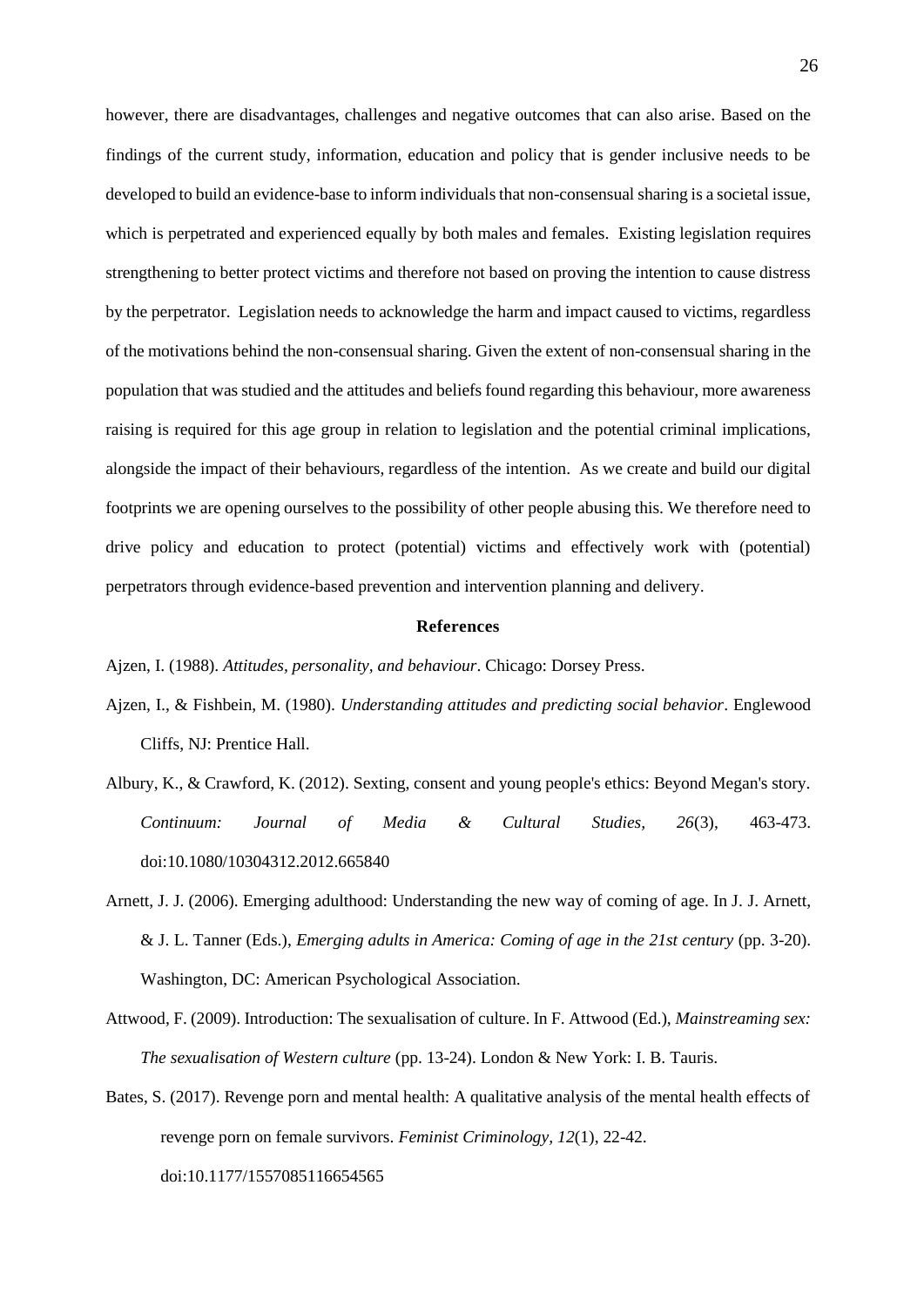- Borrajo, E., Gámez-Guadix, M., & Calvete, E. (2015). Cyber dating abuse: Prevalence, context and relationship with offline dating aggression. *Psychological Reports: Relationships and Communications, 116*(2), 565-585. doi:10.2466/21.16.PR0.116k22w4
- Braun, V., & Clarke, V. (2006). Using thematic analysis in psychology. *Qualitative Research in Psychology, 3*(2), 77-101. doi:10.1191/1478088706qp063oa
- Burkett, M. (2015). Sex(t) talk: A qualitative analysis of young adults' negotiations of the pleasures and perils of sexting. *Sexuality and Culture, 19*, 835-863. doi:10.1007/s12119-015-9295-0
- Citron, D. K., & Franks, M. A. (2014). Criminalizing revenge porn. *Wake Forest Law Review, 45*, 101- 140.
- Criminal Justice and Courts Act (2015 c.33). Retrieved from http://www.legislation. gov.uk/ukpga/2015/2/contents/enacted.
- Crimmins, D. M., & Seigfried-Spellar, K. C. (2014). Peer attachment, sexual experiences, and risky online behaviors as predictors of sexting behaviors in undergraduate students. *Computers in Human Behavior, 32*, 268-275. doi: 10.1016/j.chb.2013.12.012.
- Cuenca Montesino, M., Graña Gómez, J. L., & Martínez Arias, R. (2015). Reciprocal psychological aggression in couples. *Journal of Interpersonal Violence, 30*(14), 2488-2505. doi:10.1177/0886260514553111
- Dawkins, J. T. (2015). A dish served cold: The case for criminalizing revenge pornography. *Cumberland Law Review, 45*(2), 395-447.
- Dir, A. L., & Cyders, M. A. (2015). Risks, risk factors, and outcomes associated with phone and internet sexting among university students in the United States. *Archives of Sexual Behavior, 44*(6), 1675- 1684. doi:10.1007/s10508-014-0370-7
- Douglas, E. M., & Hines, D. A. (2011). The helpseeking experiences of men who sustain intimate partner violence: An overlooked population and implications for practice. *Journal of Family Violence, 26*(6), 473-485. doi:10.1007/s10896-011-9382-4
- Drouin, M., Ross, J., & Tobin, E. (2015). Sexting: A new, digital vehicle for intimate partner aggression? *Computers in Human Behavior, 50*, 197-204. doi:10.1016/j.chb.2015.04.001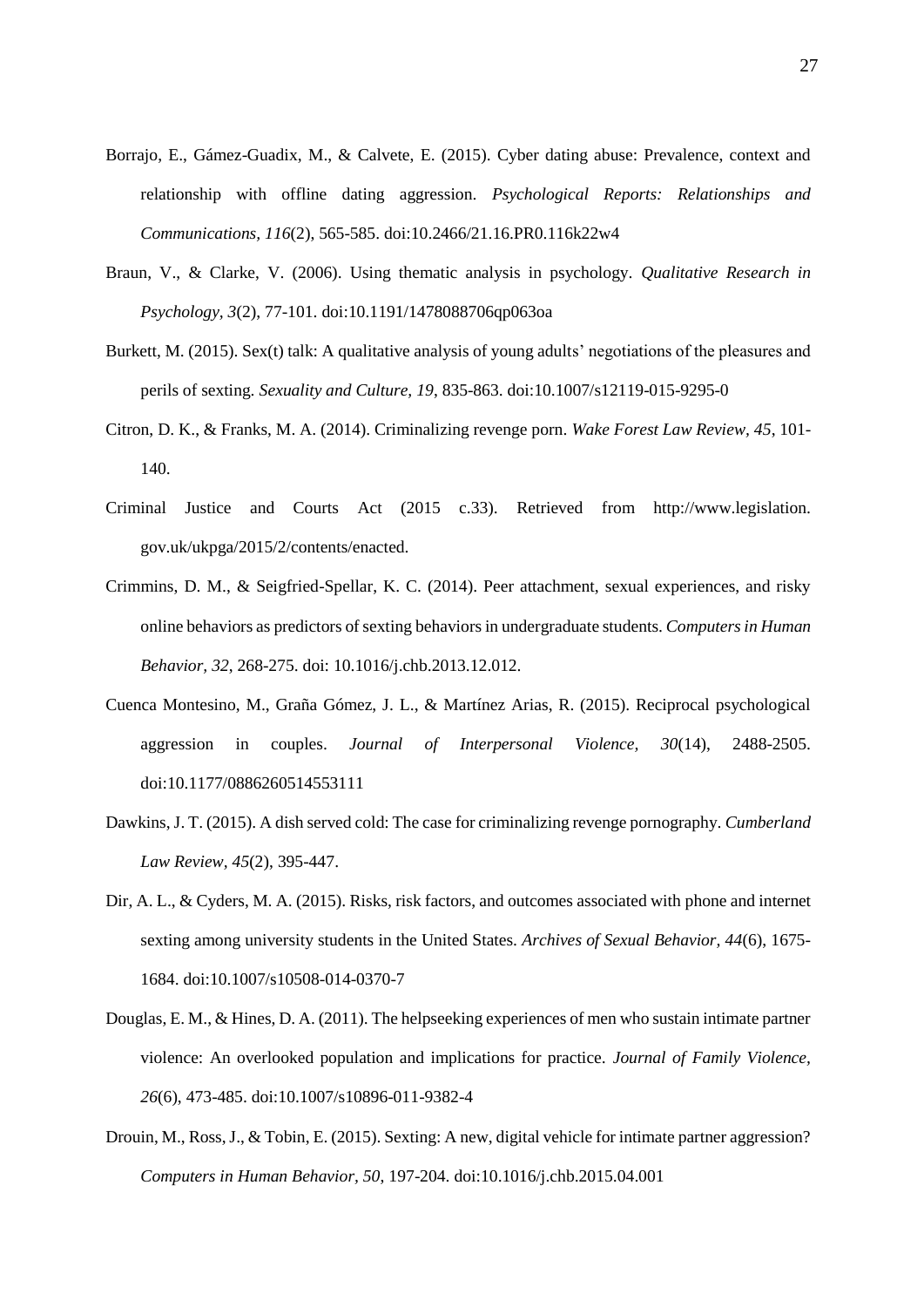- Drouin, M., & Tobin, E. (2014). Unwanted but consensual sexting among young adults: Relations with attachment and sexual motivations. *Computers in Human Behavior, 31*, 412-418. doi:10.1016/j.chb.2013.11.001
- Drouin, M., Vogel, K. N., Surbey, A., & Stills, J. R. (2013). Let's talk about sexting, baby: Computermediated sexual behaviors among young adults. *Computers in Human Behavior, 29*(5), A25-A30. doi:10.1016/j.chb.2012.12.030
- Dutton, D. G., & Nicholls, T. L. (2005). The gender paradigm in domestic violence research and theory: Part 1—The conflict of theory and data. *Aggression and Violent Behavior, 10*, 680-714. doi:10.1016/j.avb.2005.02.001
- Eaton, A.A., Jacobs, H., and Ruvalcaba, Y. (2017). *2017 nationwide online study of nonconsensual porn victimization and perpetration. A summary report [PDF file].* Retrieved from <https://www.cybercivilrights.org/wp-content/uploads/2017/06/CCRI-2017-Research-Report.pdf>
- Festinger, L. (1962). *A theory of cognitive dissonance*. London: Tavistock Publications.
- Field, A. (2013). *Discovering statistics using SPSS* (3rd ed.). London: Sage Publications Limited.
- Follingstad, D., & Edmundson, M. (2010). Is psychological abuse reciprocal in intimate relationships? Data from a national sample of American adults. *Journal of Family Violence, 25*(5), 495-508. doi:10.1007/s10896-010-9311-y
- Franks, M. A. (2015). How to defeat 'revenge porn': First, recognize it's about privacy, not revenge. Huffington post. Retrieved fro[m http://www.huffingtonpost.com/mary-anne-franks/how-to-defeat](http://www.huffingtonpost.com/mary-anne-franks/how-to-defeat-revenge-porn_b_7624900.)[revenge-porn\\_b\\_7624900.h](http://www.huffingtonpost.com/mary-anne-franks/how-to-defeat-revenge-porn_b_7624900.)tm
- Gámez-Guadix, M., Almendros, C., Borrajo, E., & Calvete, E. (2015). Prevalence and association of sexting and online sexual victimization among Spanish adults. *Sexuality Research & Social Policy: A Journal of the NSRC, 12*(2), 145-154. doi:10.1007/s13178-015-0186-9
- Goggin, G., & Crawford, K. (2011). Moveable types: Youth and the emergence of mobile social media in Australia. *Media Asia Journal, 37*(4), 224-232.
- GOV.UK. (2017). Revenge porn helpline given further funding. Retrieved from <https://www.gov.uk/government/news/revenge-porn-helpline-given-further-funding>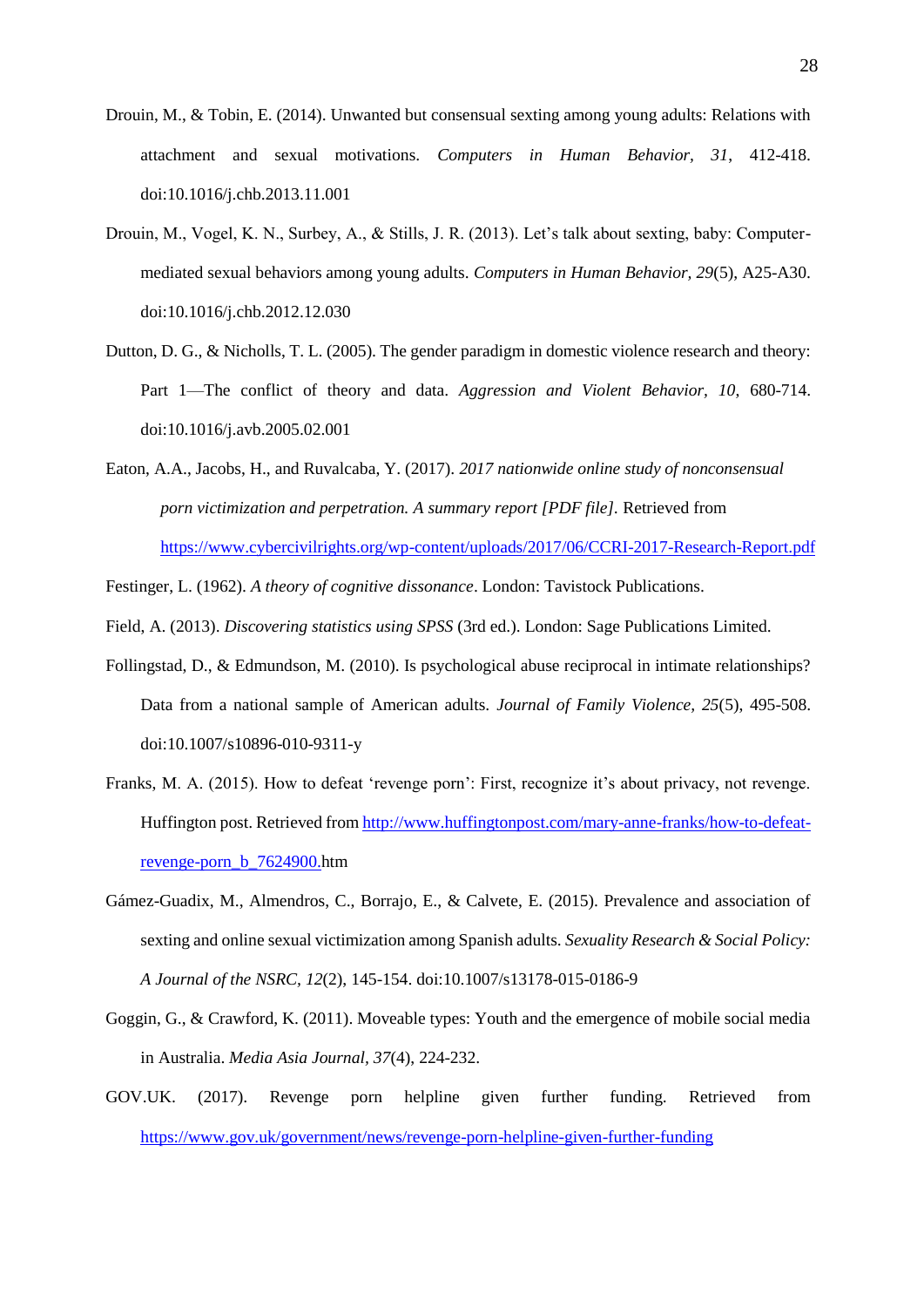- Henderson, L., & Morgan, E. (2011). Sexting and sexual relationships among teens and young adults. *McNair Scholars Research Journal, 7*, 31-39.
- Henry, N., & Powell, A. (2015). Beyond the 'sext': Technology-facilitated sexual violence and harassment against adult women. *Australian & New Zealand Journal of Criminology, 48*(1), 104- 118. doi:10.1177/0004865814524218
- Henry, N., & Powell, A. (2016). Sexual violence in the digital age. *Social & Legal Studies, 25*(4), 397- 418. doi:10.1177/0964663915624273
- Hudson, H. K., & Fetro, J. V. (2015). Sexual activity: Predictors of sexting behaviors and intentions to sext among selected undergraduate students. *Computers in Human Behavior, 49*, 615-622. doi:10.1016/j.chb.2015.03.048
- Hudson, H. K., Fetro, J. V., & Ogletree, R. (2014). Behavioral indicators and behaviors related to sexting among undergraduate students. *American Journal of Health Education, 45*(3), 183-195 13p. doi:10.1080/19325037.2014.901113
- Langhinrichsen-Rohling, J., Misra, T. A., Selwyn, C., & Rohling, M. L. (2012). Rates of bidirectional versus unidirectional intimate partner violence across samples, sexual orientations, and race/ethnicities: A comprehensive review. *Partner Abuse, 3*(2), 199-230. doi:10.1891/1946- 6560.3.2.199
- Martin, R. A., Puhlik-Doris, P., Larsen, G., Gray, J., & Weir, K. (2003). Individual differences in uses of humor and their relation to psychological well-being: Development of the humor styles questionnaire. *Journal of Research in Personality, 37*(1), 48-75. doi:10.1016/S0092- 6566(02)00534-2
- Matsui, S. (2015). The criminalization of revenge porn in Japan. *Washington International Law Journal, 24*(2), 289-317.
- McGlynn, C., Rackley, E., & Houghton, R. (2017). Beyond 'Revenge porn': The continuum of imagebased sexual abuse. *Feminist Legal Studies,* doi:10.1007/s10691-017-9343-2
- Morelli, M., Bianchi, D., Baiocco, R., Pezzuti, L., & Chirumbolo, A. (2016). Not-allowed sharing of sexts and dating violence from the perpetrator's perspective: The moderation role of sexism. *Computers in Human Behavior, 56*, 163-169. doi:10.1016/j.chb.2015.11.047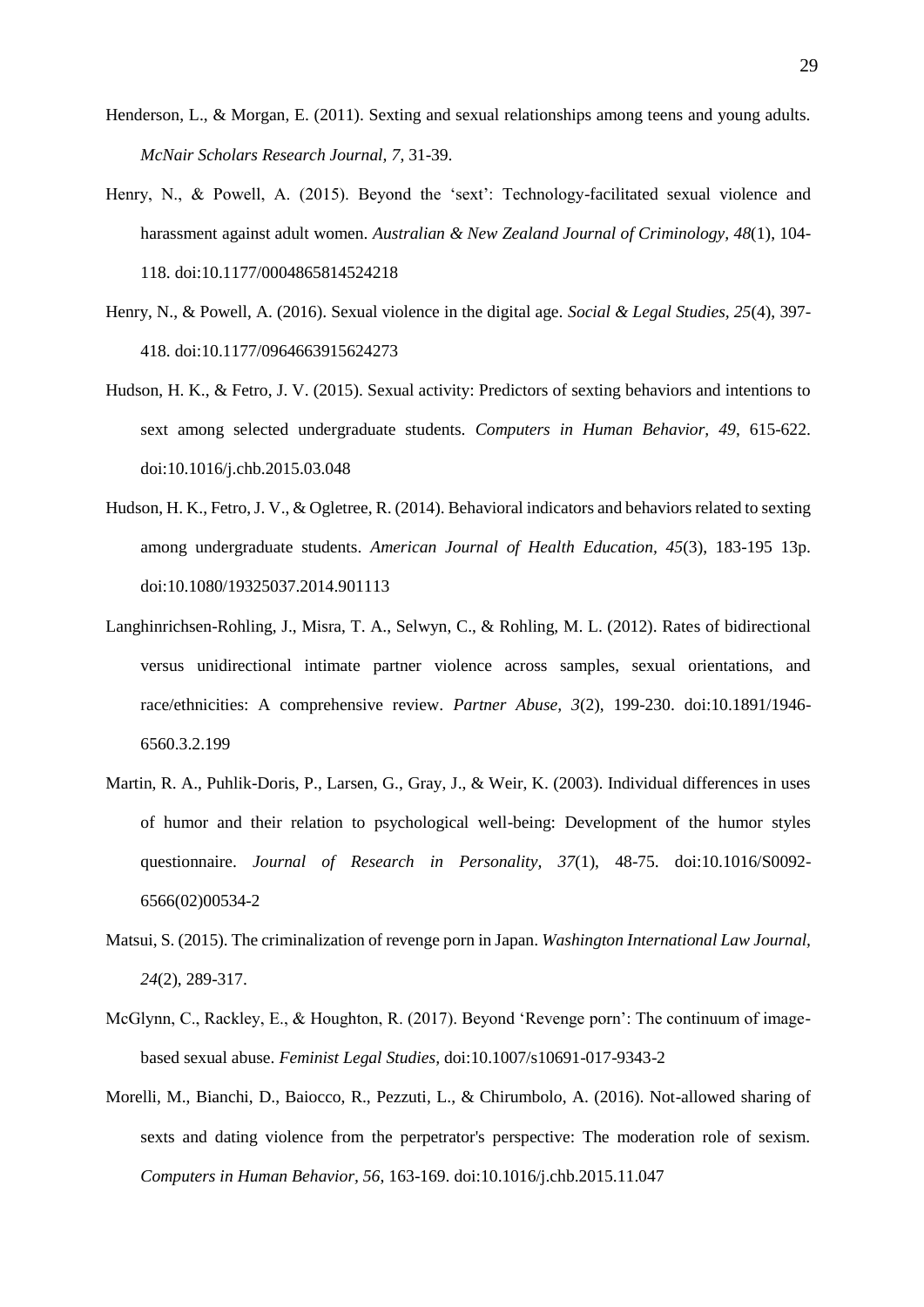- National Campaign to Prevent Teen and Unplanned Pregnancy & CosmoGirl.com. (2008). Sex and tech: Results from a survey of teens and young adults. Retrieved from http:// [www.thenationalcampaign.org/sextech/pdf/sextech\\_summary.pdf](http://www.thenationalcampaign.org/sextech/pdf/sextech_summary.pdf)
- Office for National Statistics. (2012). Ethnicity and national identity in England and Wales: 2011. Retrieved from https://www.ons.gov.uk/peoplepopulationandcommunity /culturalidentity/ethnicity/articles/ethnicityandnationalidentityinenglandandwales/2012-12-11
- Priebe, G., & Svedin, C. (2012). Online or off-line victimisation and psychological well-being: A comparison of sexual-minority and heterosexual youth. *European Child & Adolescent Psychiatry, 21*(10), 569-582. doi:10.1007/s00787-012-0294-5
- Reed, L. A., Tolman, R. M., & Ward, L. M. (2016). Snooping and sexting: Digital media as a context for dating aggression and abuse among college students. *Violence Against Women, 22*(13), 1556- 1576. doi:10.1177/1077801216630143
- Renner, L., Schwab Reese, L., Peek-Asa, C., & Ramirez, M. (2015). Reporting patterns of unidirectional and bidirectional verbal aggression and physical violence among rural couples. *Journal of Family Violence, 30*(8), 1069-1078. doi:10.1007/s10896-015-9737-3
- Ringrose, J., Gill, R., Livingstone, S., & Harvey, L. (2012). *A qualitative study of children, young people and 'sexting': A report prepared for the NSPCC*. London: National Society for the Prevention of Cruelty to Children.
- Ringrose, J., & Harvey, L. (2015). Boobs, back-off, six packs and bits: Mediated body parts, gendered reward, and sexual shame in teens' sexting images. *Continuum: Journal of Media & Cultural Studies, 29*(2), 205-217. doi:10.1080/10304312.2015.1022952
- Ross, J. M., Drouin, M., & Coupe, A. (2016). Sexting coercion as a component of intimate partner polyvictimization. *Journal of Interpersonal Violence,* available online doi:10.1177/0886260516660300
- Shaughnessy, K., Fudge, M., & Byers, E. S. (2017). An exploration of prevalence, variety, and frequency data to quantify online sexual activity experience. *Canadian Journal of Human Sexuality, 26*(1), 60-75. doi:10.3138/cjhs.261-A4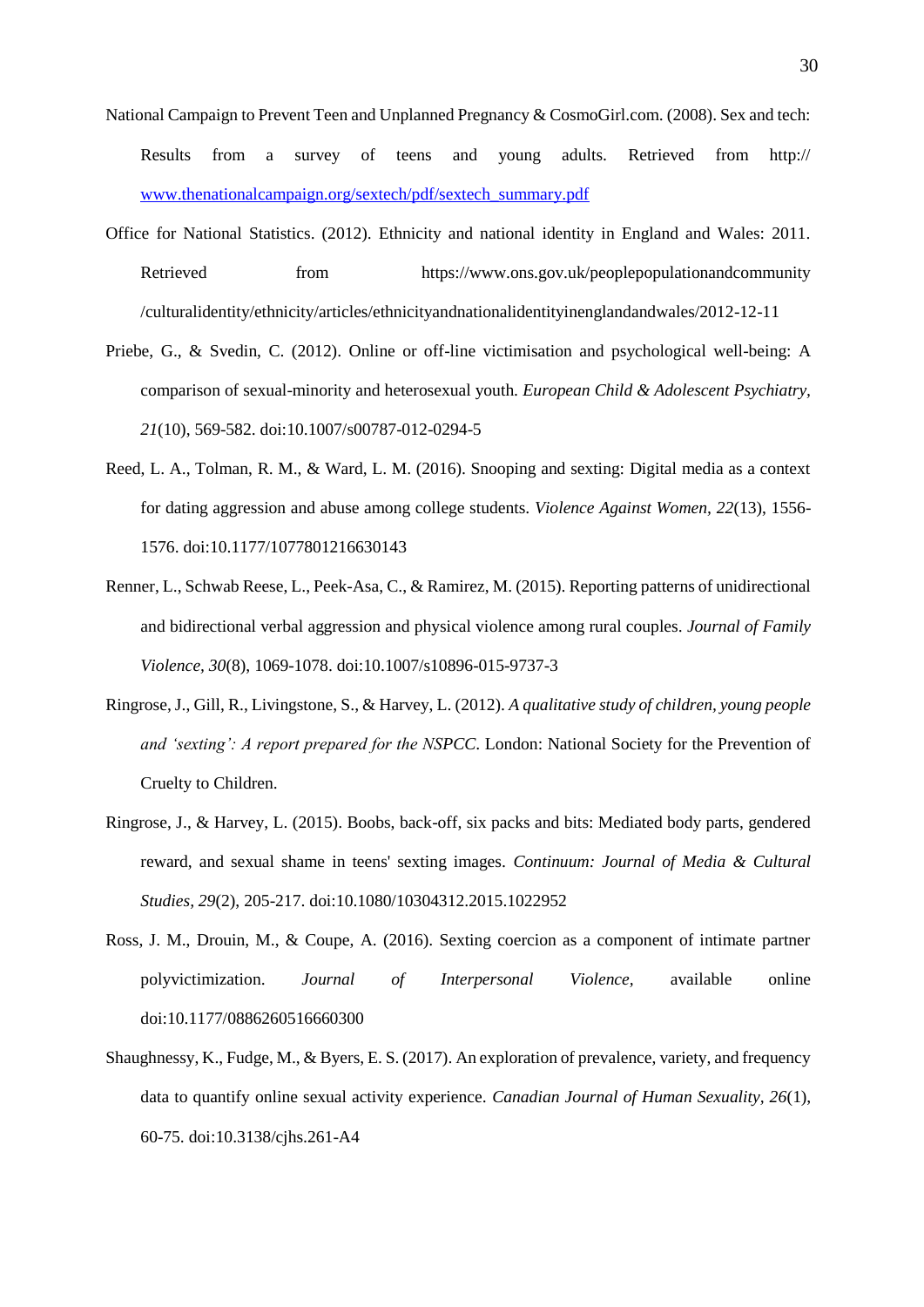- Straus, M. A. (2011). Gender symmetry and mutuality in perpetration of clinical-level partner violence: Empirical evidence and implications for prevention and treatment. *Aggression and Violent Behavior, 16*(4), 279-288. doi:10.1016/j.avb.2011.04.010
- Strohmaier, H., Murphy, M., & DeMatteo, D. (2014). Youth sexting: Prevalence rates, driving motivations, and the deterrent effect of legal consequences. *Sexuality Research & Social Policy: A Journal of the NSRC, 11*(3), 245-255. doi:10.1007/s13178-014-0162-9
- The Guardian. (2013). Pornography: On gender and other agendas. Retrieved from <https://www.theguardian.com/commentisfree/2013/jan/28/revenge-porn-degrades-women>
- Walker, S., Sanci, L., & Temple-Smith, M. (2013). Sexting: Young women's and men's views on its nature and origins. *Journal of Adolescent Health, 52*(6), 697-701. doi:10.1016/j.jadohealth.2013.01.026
- Yeung, T. H., Horyniak, D. R., Vella, A. M., Hellard, M. E., & Lim, M. S. C. (2014). Prevalence, correlates and attitudes towards sexting among young people in Melbourne, Australia. *Sexual Health, 11*(4), 332-339. doi:10.1071/SH14032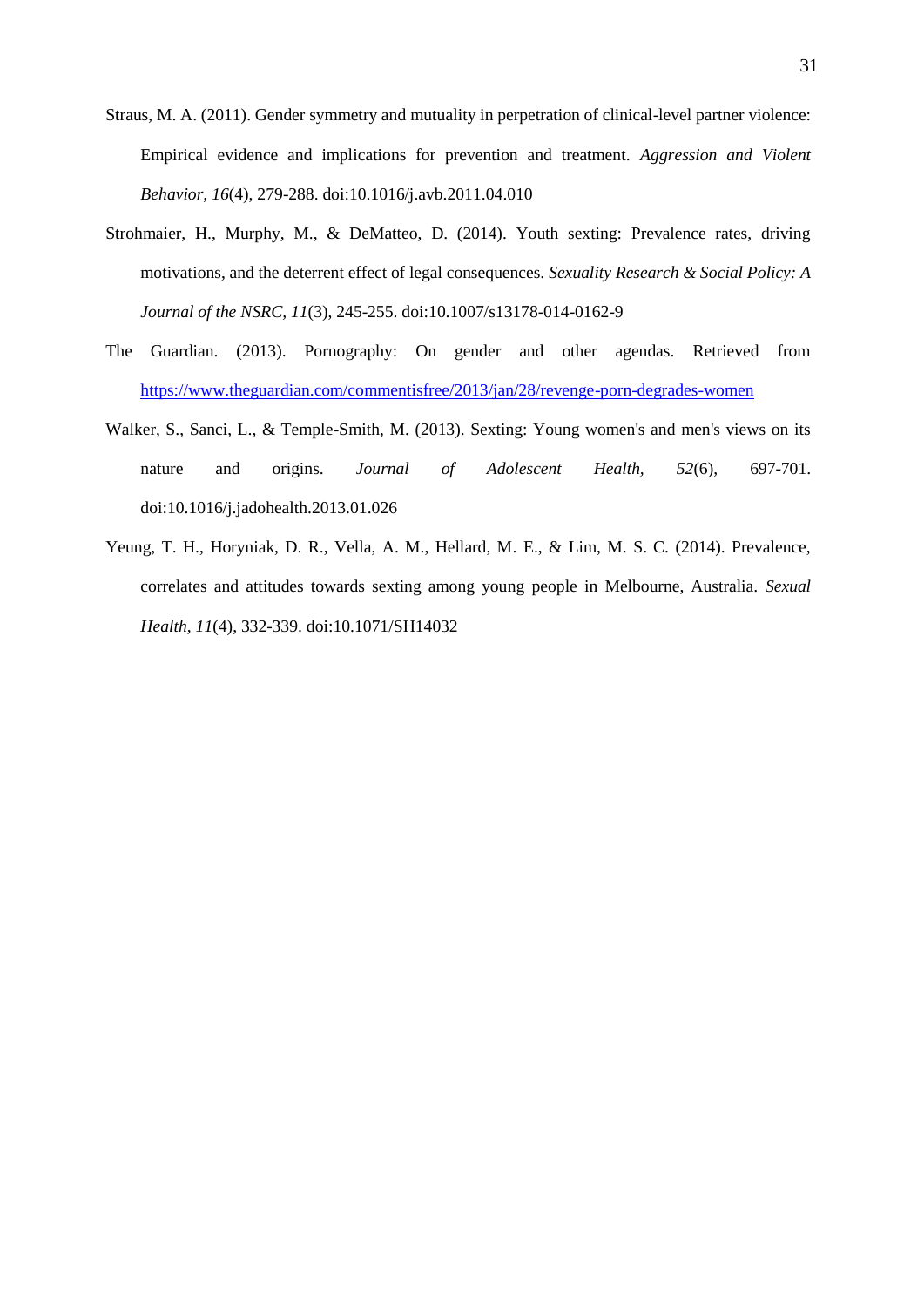| Non-consensual sharing  | N  | Gender                                                               | Range length of  | Mean $(S.D.)$                 |
|-------------------------|----|----------------------------------------------------------------------|------------------|-------------------------------|
|                         |    |                                                                      | response (words) |                               |
| Perpetration: messages  | 10 | (93 female, 28.97% of female sample; 14 male, 20% of male sample)    | $1 - 70$         | $14.57$ (S.D. = 12.94)        |
| Victimization: messages | 82 | (71 female, 22.12% of female sample; 11 male, 15.71% of male sample) | $1 - 63$         | $9.32$ (S.D. = 8.75)          |
| Perpetration: pictures  | 59 | (48 female, 14.95% of female sample; 11 male, 15.71% of male sample) | $1 - 92$         | $14.25$ (S.D. = 16.67)        |
| Victimization: pictures | 49 | (44 female, 13.71% of female sample; 5 male, 7.14% of male sample)   | $1 - 29$         | $8.45$ (S.D. = 7.51)          |
| Perpetration: videos    | 18 | (15 female, 4.67% of female sample; 3 male, 4.29% of male sample)    | $1 - 76$         | $9.28$ ( <i>S.D.</i> = 17.08) |
| Victimization: videos   | 20 | (18 female, 5.61% of female sample; 2 male, 2.86% of male sample)    | $1 - 93$         | $12.05$ $(S.D. = 20.51)$      |

Table 1: *Summary of descriptive data regarding qualitative questions* 

Table 2: *Descriptive statistics regarding consensual sharing of sexually explicit media*

|      |             |                                             | Messages $(\%)$ | Pictures $(\%)$ | Videos $(\%)$ |
|------|-------------|---------------------------------------------|-----------------|-----------------|---------------|
| Sent | Who it was  | Boyfriend/girlfriend                        | 82.01           | 79.37           | 79.63         |
|      | sent to     | Someone I had a crush on                    | 34.53           | 32.74           | 23.15         |
|      |             | Someone I dated/hooked up with              | 50.72           | 40.36           | 32.41         |
|      |             | Someone I just met                          | 7.19            | 10.76           | 8.33          |
|      |             | Someone I wanted to date/hook up with       | 31.65           | 25.11           | 19.44         |
|      |             | One or more good friends                    | 20.86           | 19.73           | 18.52         |
|      |             | Someone I only knew online                  | 20.50           | 20.17           | 16.67         |
|      | Reasons for | Get a male/female's attention               | 46.04           | 47.53           | 30.56         |
|      | sending     | Pressured to send it                        | 16.55           | 26.91           | 24.07         |
|      |             | A "sexy" present for a boyfriend/girlfriend | 59.71           | 70.40           | 74.07         |
|      |             | To feel sexy                                | 50.00           | 57.85           | 52.78         |
|      |             | Get a male/female to like me                | 30.93           | 27.35           | 16.67         |
|      |             | As a joke                                   | 28.78           | 21.52           | 13.89         |
|      |             | To get positive feedback                    | 34.53           | 40.36           | 33.33         |
|      |             | To be fun/flirtatious                       | 80.58           | 72.20           | 65.74         |
|      |             | To get noticed                              | 21.22           | 26.46           | 19.44         |
|      |             | In response to one that was sent to me      | 67.99           | 54.26           | 39.81         |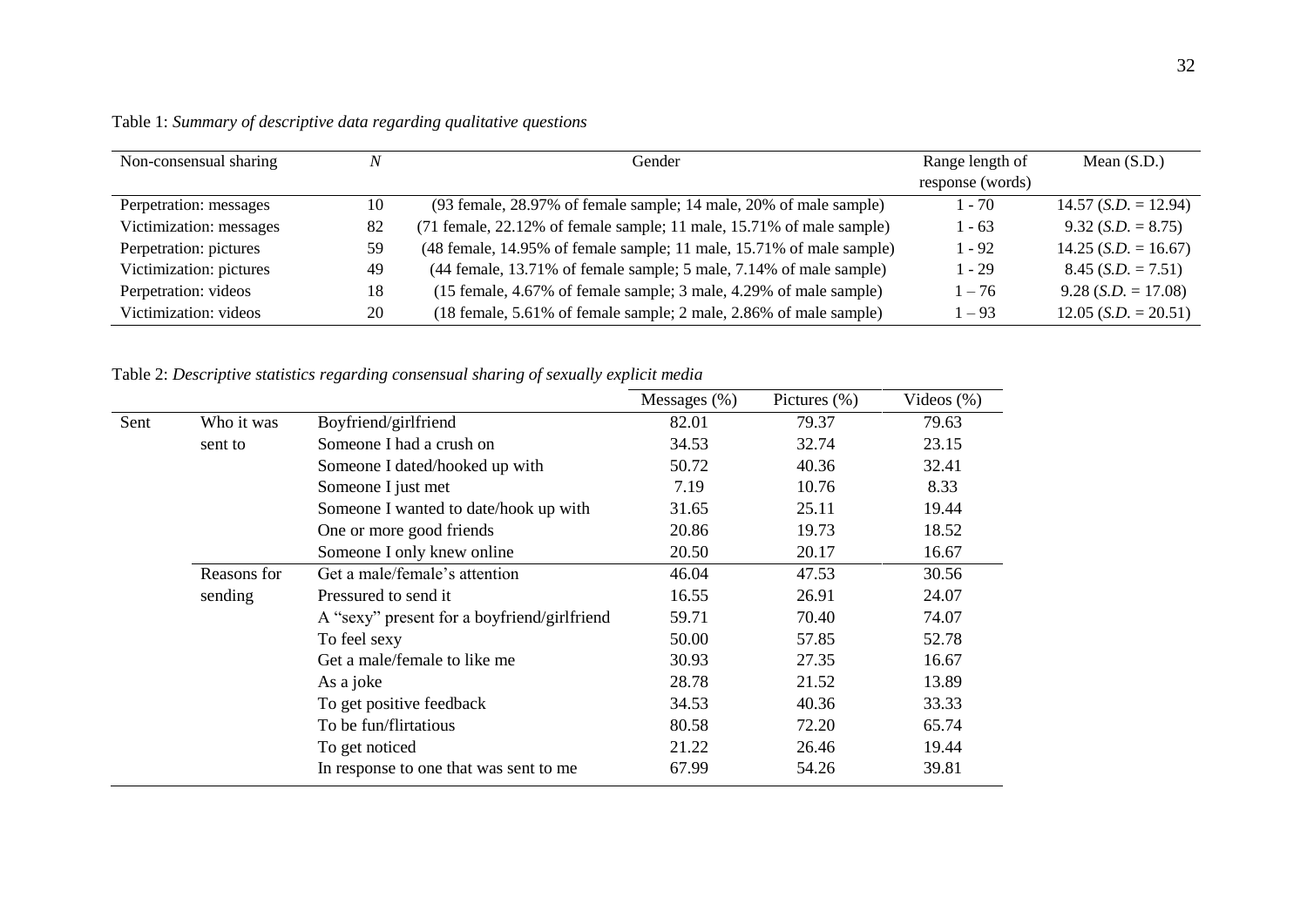| Received | Who it was    | Boyfriend/girlfriend                     | 77.45 | 74.03 | 76.92 |
|----------|---------------|------------------------------------------|-------|-------|-------|
|          | received from | Someone I had a crush on                 | 35.29 | 27.71 | 29.91 |
|          |               | Someone I dated or hooked up with        | 46.73 | 43.29 | 36.75 |
|          |               | Someone I just met                       | 22.55 | 19.48 | 20.51 |
|          |               | Someone I wanted to date or hook up with | 53.92 | 45.02 | 41.88 |
|          |               | One or more good friends                 | 25.82 | 29.00 | 19.66 |
|          |               | Someone I only knew online               | 40.52 | 40.69 | 31.62 |
|          |               |                                          |       |       |       |

Table 3: *Descriptive statistics regarding perpetration and victimization of non-consensual sharing of sexually explicit media*

|               |             |                                    | Messages (%)     | Pictures $(\% )$ | Videos $(\%)$ |
|---------------|-------------|------------------------------------|------------------|------------------|---------------|
| Perpetration  |             |                                    | 24.55            | 16.37            | 3.83          |
|               | Who it was  | With a close friend                | 89.58            | 93.75            | $NA^{\Delta}$ |
|               | shared with | With another friend                | 14.58            | 9.38             | <b>NA</b>     |
|               |             | With a family member               | 14.58            | 6.25             | <b>NA</b>     |
|               |             | With a connected friend            | 4.17             | 1.56             | <b>NA</b>     |
|               |             | Everyone (public blog, public      | $\overline{0}$   | $\boldsymbol{0}$ | <b>NA</b>     |
|               |             | networking profile, etc.)          |                  |                  |               |
|               | How it was  | Forwarded using messaging          | 48.96            | 45.31            | <b>NA</b>     |
|               | shared      | app/service on mobile phone        |                  |                  |               |
|               |             | Physically showed message          | 68.75            | 71.88            | NA            |
|               |             | Posted publicly on a social        | 3.13             | 1.6              | <b>NA</b>     |
|               |             | networking site (e.g., Facebook)   |                  |                  |               |
|               |             | Posted publicly on general website | 1.04             | $\mathbf{0}$     | NA            |
| Victimization |             |                                    | 21.51            | 13.26            | 3.87          |
|               | Who it was  | With a close friend                | 71.93            | 86.49            | <b>NA</b>     |
|               | shared with | With another friend                | 35.09            | 40.54            | NA            |
|               |             | With a family member               | 8.77             | 5.41             | <b>NA</b>     |
|               |             | With a connected friend            | 12.28            | 8.11             | NA.           |
|               |             | Everyone (public blog, public      | $\boldsymbol{0}$ | 8.11             | NA            |
|               |             | networking profile, etc.)          |                  |                  |               |